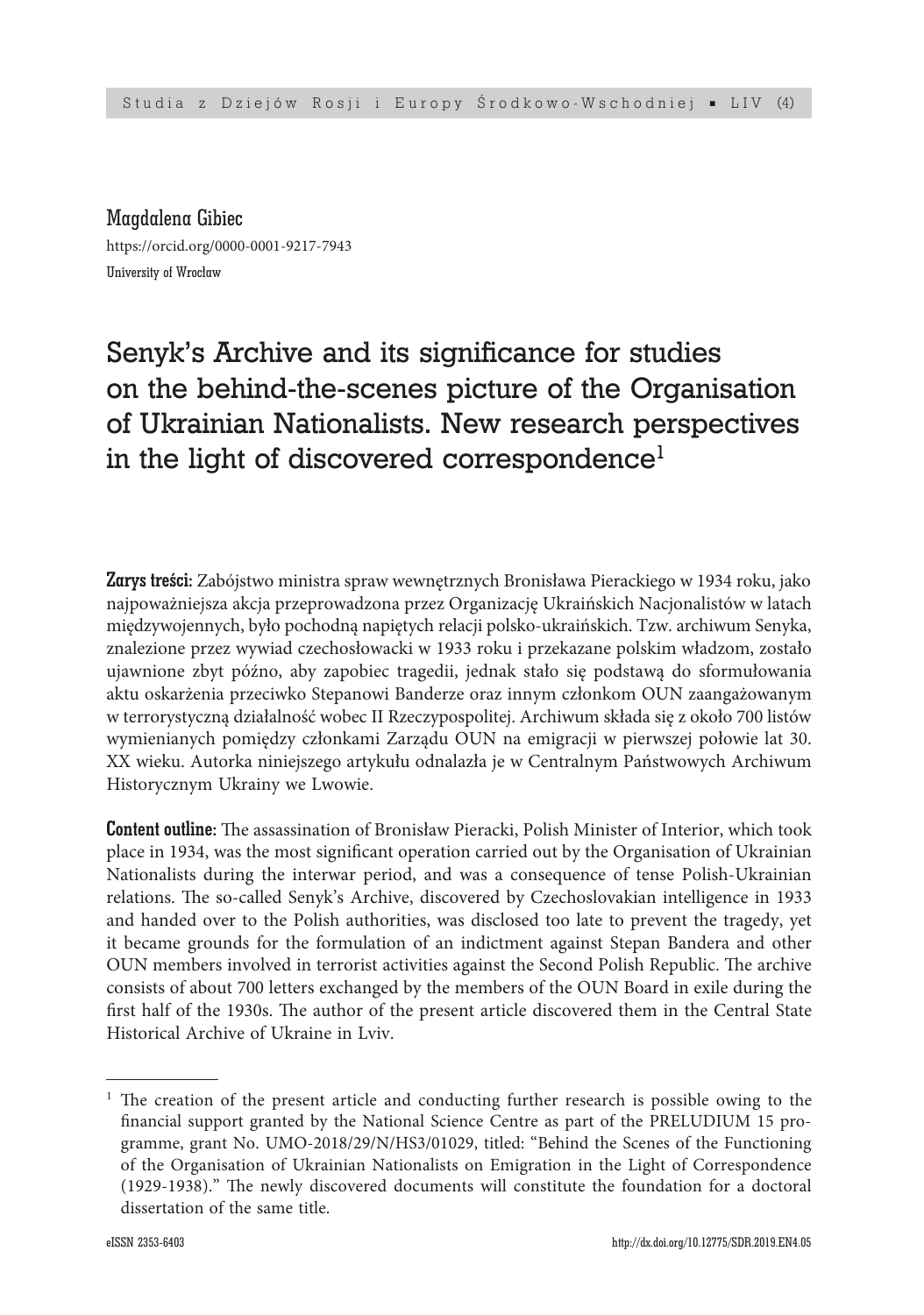Słowa kluczowe: Archiwum Senyka, zabójstwo Bronisława Pierackiego, Organizacja Ukraińskich Nacjonalistów, II Rzeczpospolita, ukraińska emigracja

Keywords: Senyk's Archive, Bronisław Pieracki's murder, Organisation of Ukrainian Nationalists, Second Polish Republic, Ukrainian emigration

#### **Introduction**

As a result of the failed struggle for independence after the First World War, the areas inhabited by the Ukrainian population found themselves within the borders of four countries: the Soviet Union, the Second Polish Republic, Romania and Czechoslovakia. This resulted in the emergence of two paths of evolution of the Ukrainian nationalist movement: the legal one, based on the development of socio-cultural, economic and political life within the framework of the applicable law, and the illegal one, whose supporters opted for continued struggle for independence and the unification of lands considered Ukrainian by all available methods. The Ukrainian nationalist movement, which belongs to that second trend, had come a long way to eventually consolidate and establish, in 1929, the Organisation of Ukrainian Nationalists (OUN) with Yevhen Konovalets acting as its leader and moral authority.<sup>2</sup> Although the aim of the organisation was to fight all the "occupiers" of Ukrainian lands, its activities were focused primarily on the Second Polish Republic. This was due to the particular international situation, to the nationalists' self-assessment of their chances and limitations, and to the fact that they considered Eastern Galicia the core of the future Ukrainian state. It was the area of operation of the domestic structures of the OUN, tasked with fulfilling the above objective. However, administration over the entire nationalist movement belonged to the expatriate activists located outside the lands considered natively Ukrainian, not only in terms of decision-making, but, above all, in the matters of morality, ideology and financing.

Until now, knowledge about the activities of the OUN was gathered primarily from propaganda materials, published programme announcements, as well as the organisation's official press and other internal documents. Some analyses and information obtained by the authorities of the countries of operation of the organisation were also available. One additional source of information were the numerous recollections of the members of the OUN after the Second World War, however, most often distorted and serving as a political weapon. Written correspondence, on the other hand, did not constitute essential research material, mainly because of its fragmentation, although this does not mean it was of no use either.<sup>3</sup>

<sup>2</sup> For more information on the Organisation of Ukrainian Nationalists, see, inter alia, R. Wysocki, *Organisation of Ukrainian Nationalists in Poland in 1929-1939*, Lublin, 2003.

<sup>&</sup>lt;sup>3</sup> The OUN Archive in Kiev contains a rich collection of correspondence, also from the 1930s, which had partially been published, see for instance Ю. Черченкo, "Листування Леоніда Мосендза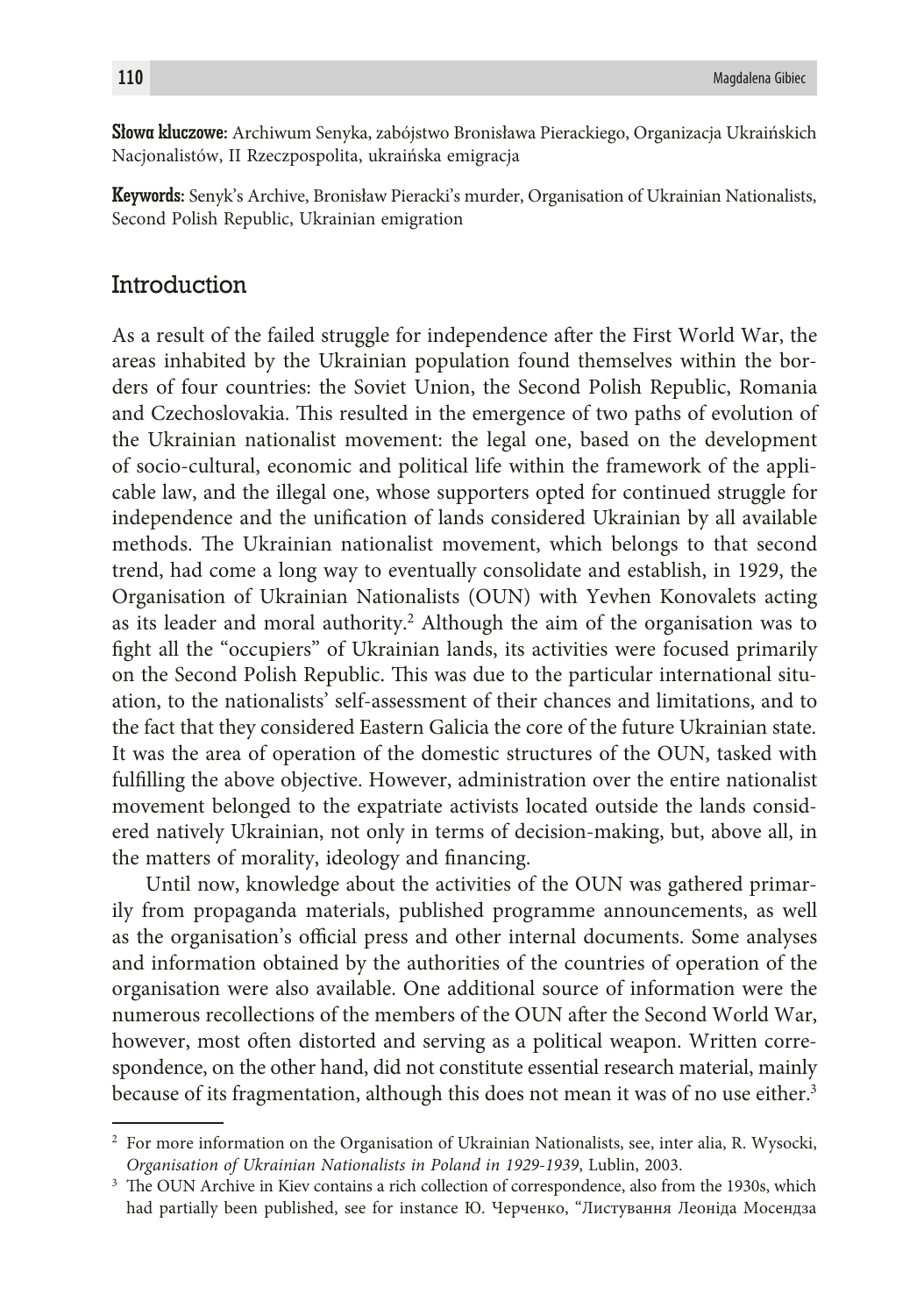The discovery of a collection of letters, the so-called Senyk's Archive, provides an incentive to launch new research and may not only constitute (together with other correspondence) a source base for the assessment of the Ukrainian nationalist movement, but also fill a gap in research on Polish-Ukrainian relations, especially in the context of the origin of events taking place during the Second World War. These documents also bring an important contribution to the question of the functioning of national minorities in Central and Eastern Europe and the emergence of nationalist ideologies in the 1920s and 1930s. The activity of Ukrainian émigrés was closely correlated with the developments in the international arena. Therefore, we should not underestimate the influence of the political situation in Europe and North America on the activity of the OUN, as well as their cooperation with individual countries, including Lithuania, Czechoslovakia and Germany, but also lobbying practices in Canada, Great Britain, France or Italy, i.e. wherever the émigré activists of the OUN Provid (Board) or its close collaborators were located.

Senyk's Archive belongs to a collection of documents which, due to its role in the trial regarding the murder of the Minister of Interior Bronisław Pieracki, as well as its mysterious route from Czechoslovakia to the Second Polish Republic, continues to incite both theories and the interest of researchers. The previously unavailable, yet expected content that could reveal the unknown behind-the-scenes activity of the OUN fuelled the curiosity of not only historians, but also of the direct participants or eyewitnesses of the 1930s and those events. Some scholars believe that all copies of Senyk's Archive were lost during the Second World War. This thesis, however, was refuted by Roman Wysocki, who provides information on this subject in his doctoral dissertation.<sup>4</sup> The author of the present article has discovered an intact copy of the so-called Senyk's Archive at the Central State Historical Archive of Ukraine in Lviv (Центральний державний історичний архів України, Львів; hereinafter: CDIAUL). This raises the question of why no one had ever come across these materials before. According to Wysocki, who learned about the preservation of Senyk's Archive at the CDIAUL in the late 1990s: "in early 1998, when the collection was declassified, its confidentiality was extended indefinitely."5 Allegedly, this occurred on account of the efforts of the Ukrainian historian Yaroslav Dashkevych, who at that time was a member of the committee responsible for classified collections kept at the Lviv archive.<sup>6</sup> These letters were added

з Михайлом Селешком (1938–1939 рр.)," in: *Пам'ятки. Археографічний щорічник*, vol. 9, 2008, pp. 3–23.

<sup>4</sup> R. Wysocki, *Działalność Organizacji Ukraińskich Nacjonalistów w Polsce w latach 1929-1939* [doctoral dissertation], Lublin, 1999. The subsection "Senyk's Archive" is particularly interesting (pp. 360–365).

<sup>5</sup> Ibid., p. 364.

<sup>6</sup> The author of the present article received information about Dashkevich's involvement in the concealment of documents from Professor Roman Wysocki. In October 1998, Wysocki did receive permission to order Senyk's Archive from the CDIAUL, but it was then revoked.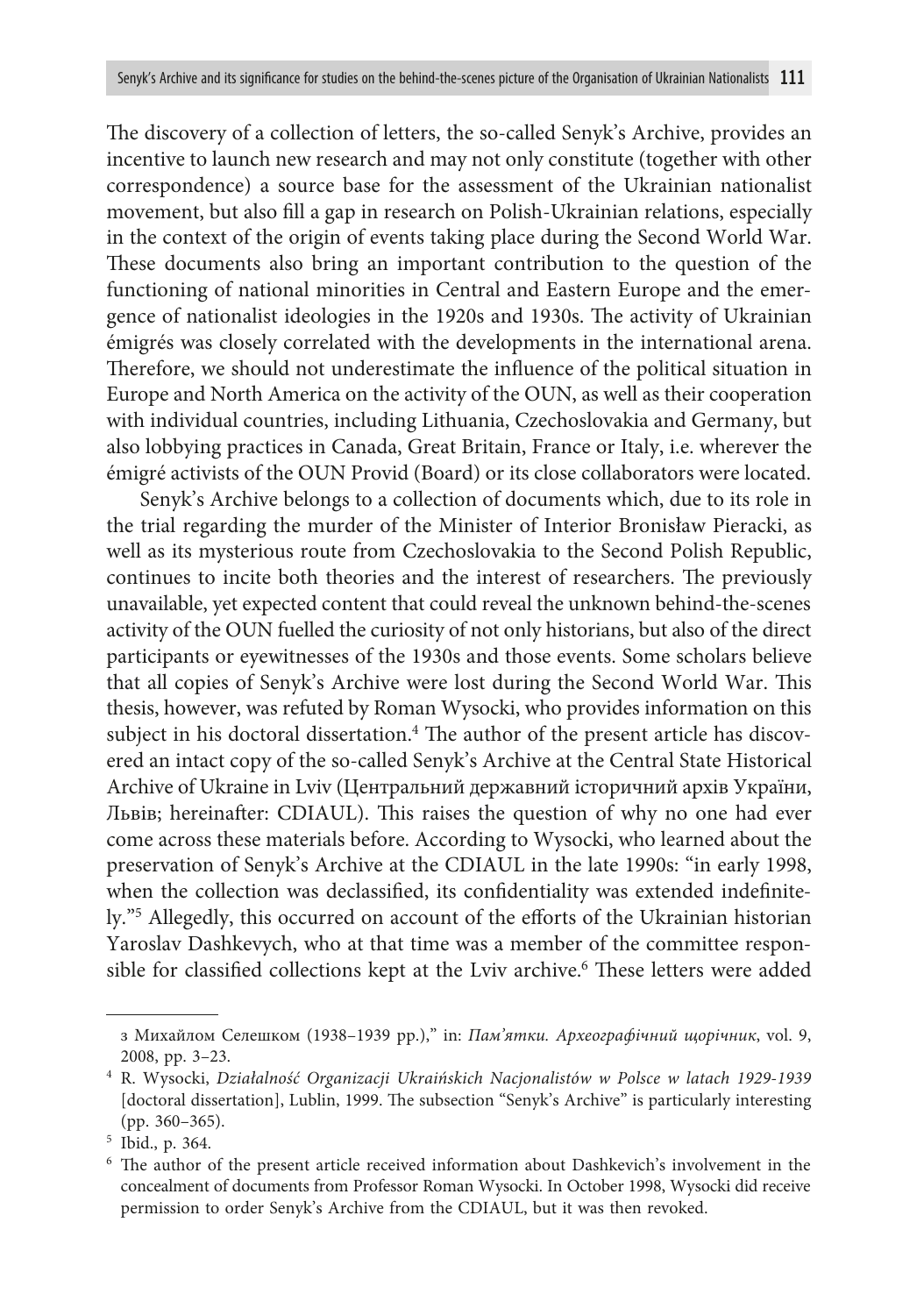to the inventory only a few years ago, and since then no researcher has queried through the OUN collection with enough detail to come across Senyk's Archive. In addition, these materials were placed by the employees of the archive in the fond (collection) of the Court of Appeal in Lviv among cases containing relatively low-value information related to staff of the institution. Because of its volume and thematic extent, this fond is yet to be fully discovered by the researchers.

The aim of the present article is not to examine the content of the archive, as the specific nature of the documentation contained therein requires appropriate preparation and extensive analysis. It is worth mentioning that the letters are often encrypted and deprived of their full context. The author's intention is to outline the context of Senyk's Archive, thus summarizing the current state of knowledge and, above all, indicating research perspectives.

### Assassination of Bronisław Pieracki and the behind-the-scenes of the acquisition of Senyk's Archive

On 15 June 1934, the Polish Minister of Interior, Bronisław Pieracki, was murdered at ul. Foksal 3 in Warsaw. The murder, one of the most famous political assassinations of the Second Polish Republic, was carried out by Hryhorij Maciejko, a member of the OUN.<sup>7</sup> This act was, at the same time, the most significant achievement of the Ukrainian nationalists during the interwar period (especially since the perpetrator was never captured; he remained in Argentina until his death in 1966) and their largest failure, resulting in a significant weakening of the domestic structures of the organisation. In the so-called Warsaw and Lviv trials (1935–1936), which aroused considerable public interest in Poland and abroad, several dozen people were charged, including the domestic OUN *provid*nyk (leader) Stepan Bandera.<sup>8</sup> Interestingly, the arrests of individuals suspected of belonging to the OUN—planned for a long time already—were carried out in Lviv only one day before the murder, on 14 June 1934. The operation was postponed at the urgent request of Minister Pieracki, who withheld the apprehensions on account of his meeting with Metropolitan Andrey Sheptytsky earlier that month, wishing to avoid provoking conflicts.9 The manhunt resulted notably in the exposure of the secret laboratory in Kraków where, as the investigation revealed, the bomb used during the attack on Pieracki was constructed (eventually it did not explode and the murderer used a revolver). The laboratory was discovered when

 $7$  The author of the present article judged it pointless to describe the exact course of events here, as it can be found, for instance, in Władysław Żeleński's book *Zabójstwo Ministra Pierackiego*, Warszawa, 1995.

<sup>8</sup> Interestingly, at the time of the arrest, the authorities had no idea about Bandera's role in the OUN. He was believed to be a regular member of the organisation.

<sup>9</sup> W. Żeleński, *Zabójstwo…*, p. 22.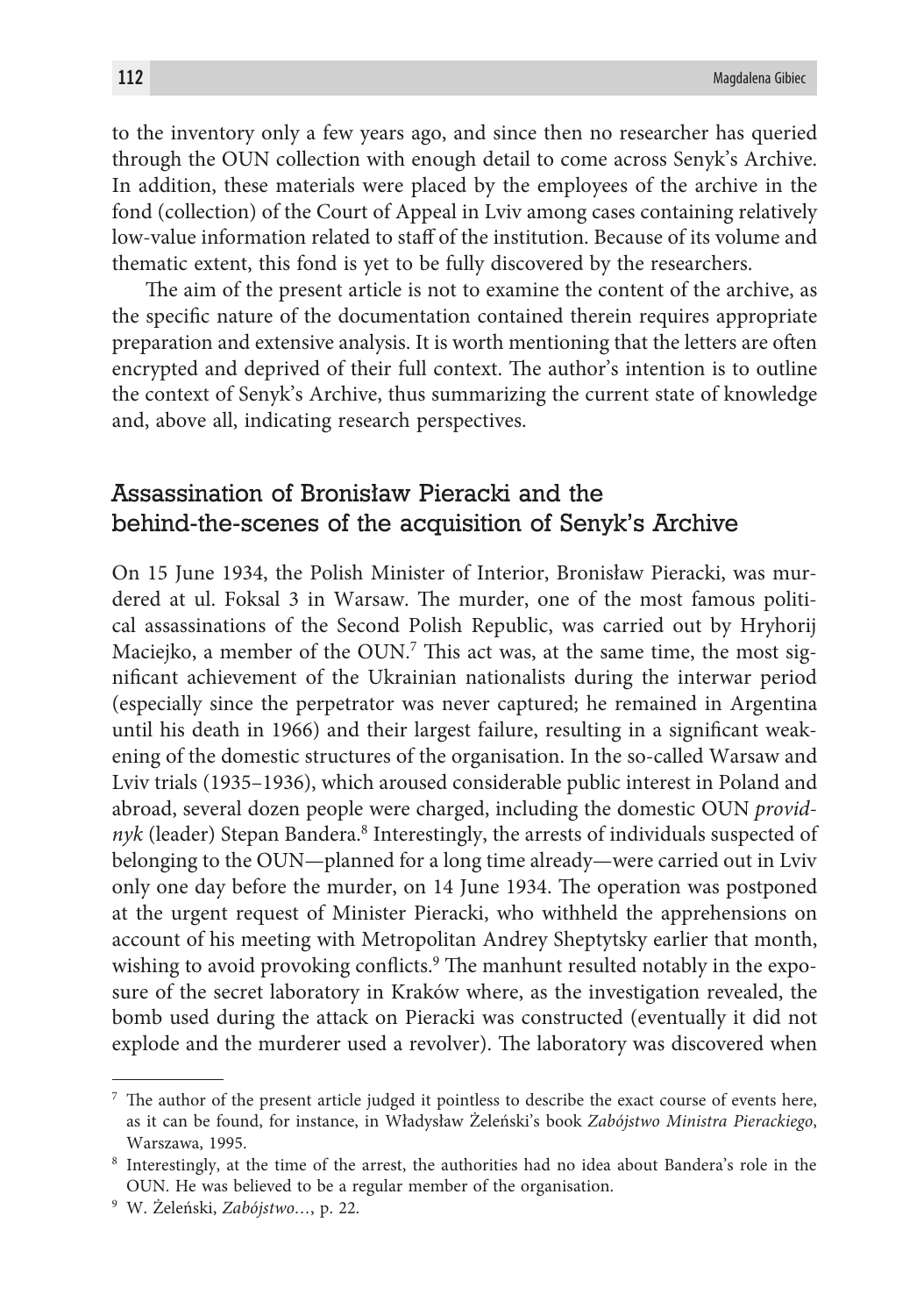the explosive charge was already in the hands of the perpetrator in Warsaw. The trial at the District Court in Warsaw began on 18 November 1935. 160 witnesses were summoned and the prosecutors were Kazimierz Rudnicki,<sup>10</sup> public prosecutor at the Court of Appeal in Warsaw, and Władysław Żeleński, who compiled an extensive bill of indictment.11 The case files consisted allegedly of 25 volumes, 400 pages each (they have yet to be found).<sup>12</sup> On 13 January 1936, the sentence was announced, the defendants receiving from seven years in prison to the death penalty, later commuted to life imprisonment following an amnesty.13

Contrary to widespread belief, Senyk's Archive proved to be rather accessory to the prosecution, as it contained very little information about the planned murder and most of the details had been discovered in the course of the investigation. However, if it had been known earlier (as it was probably obtained already in the autumn of 1933), the preparations for the murder could have been thwarted. The details contained therein did nonetheless contribute to bringing many facts together, filling in gaps, as well as providing an insight into the organisation's operation, funding, and ties with domestic structures. One of the biggest sensations was the evidence of cooperation between the OUN and Poland's neighbours, Czechoslovakia and Lithuania. The propaganda aspect is also important, influencing the morale within the structures of the OUN. These letters had cemented the division among the members of the organisation, which developed with full force during the Second World War. Some researchers believe (although there is no conclusive evidence for this) that the documents led to the death of leading OUN activists in 1941: Omelian Senyk himself, as well as Mykola Stsiborsky, a member of the Provid active in France in the 1930s; however, some believe in an interference by Soviet security services.

The discovery of Senyk's Archive was made possible by the cooperation of Polish and Czechoslovak military intelligence as early as in 1929, when a liaison office was established at the Czech Bureau II.14 In the autumn of 1933 and throughout 1934, this cooperation allowed the Czechoslovak police to search the houses and arrest the eight most important OUN activists living in Prague. The operation was based on evidence provided by Major Jerzy "Olaf" Krzymowski concerning collaboration between the OUN and the Abwehr. Major Josef Bartik, head of the

<sup>&</sup>lt;sup>10</sup> Kazimierz Rudnicki wrote memoirs, but did not mention the murder of Pieracki; K. Rudnicki, *Wspomnienia Prokuratora*, Warszawa, 1956.

<sup>11</sup> *Akt oskarżenia przeciwko Stefanowi Banderze, Mikołajowi Łebedowi, Darji Hnatkiwskiej, Jarosławowi Kapryńcowi, Bohdanowi Pidhajnemu, Iwanowi Malucy, Jakóbowi Czornijowi, Eugeniuszowi Kaczmarskiemu, Romanowi Myhalowi, Katarzynie Zaryckiej oraz Jarosławowi Rakowi*, Warszawa, 1935.

<sup>12</sup> M. Gawryszczak, *Bronisław Wilhelm Pieracki (1895–1934). Biografia polityczna*, Łódź, 2014, p. 81.

<sup>13</sup> W. Żeleński, *Zabójstwo…*, p. 129.

<sup>&</sup>lt;sup>14</sup> The entire cooperation did not bring any significant results other than the discovery of the archive. The intensification that occurred was caused by Hitler's coming to power and the signing of the so-called Pact of Four, only to end very quickly afterwards.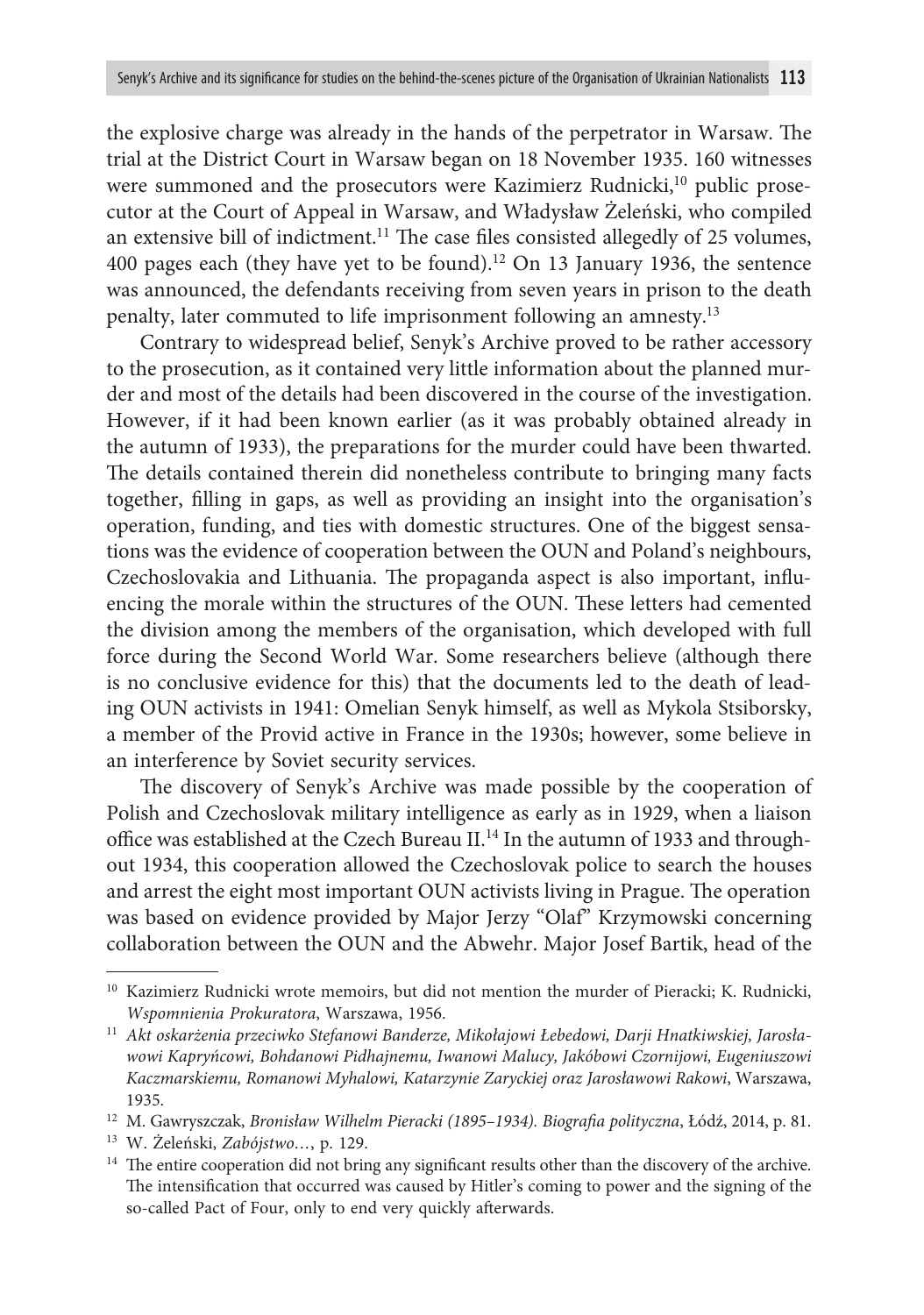Czechoslovak counterintelligence office, was friendly towards Poles and responded positively to the request of his Polish colleagues. Most of the materials were found at the house of one of Yevhen Konovalets's closest associates, Omelian Senyk, and hence they were dubbed "Senyk's Archive."15 Major Bartik, without the knowledge of his superiors, and also in view of the difficulties caused by the materials being written entirely in Ukrainian, handed them over to Major Krzymowski.<sup>16</sup> The latter, after brief examination, then sent the materials in parts to Warsaw asking that they be photographed, but also for discretion to be kept, since the Czechoslovak Ministries of Interior and Foreign Affairs had no idea about the operation, which was codenamed "Niebo" ("Heaven").<sup>17</sup> Two sets of photocopies were prepared at the headquarters of the Polish intelligence office and the originals were handed back to the Czechoslovak side, which planted them in the houses of the previously arrested members of the OUN. After a few weeks, the activists were released and they could see for themselves about the planned action.<sup>18</sup>

After a cursory review of the material, the members of the Second Department of Polish General Staff concluded that it was of little value to them, as they were only seeking information about ties with the Third Reich, and handed over the documents to the Ministry of the Interior. The materials were commissioned to be compiled and then transferred in typescript form to Teodor Wituński, investigating judge for matters of special significance chosen to conduct the investigation against the OUN members, who examined them in collaboration with a team of translators. This implies the existence of at least four copies of Senyk's Archive at that time; the originals could have been destroyed, while the two sets of photocopies prepared at the Polish Intelligence Office have still not been found.<sup>19</sup> The author of the present article has now discovered the last version, prepared by the investigating judge. Therefore, it is not the complete archive received by the Polish authorities from the Czechoslovakian Intelligence Office (which is estimated to have comprised about 15,000 pages [sic!]<sup>20</sup>), nor is it the entire collection

<sup>15</sup> M. Jarnecki, *Irredenta ukraińska w relacjach polsko-czechosłowackich latach 1918-1939*, Kalisz– Poznań, 2009, pp. 178–179.

<sup>&</sup>lt;sup>16</sup> However, it would be hard not to agree with Roman Wysocki's opinion that the argument about the difficulty caused by language was somehow exaggerated, R. Wysocki, *Działalność Organizacji*…, p. 361.

<sup>17</sup> *Między Warszawą o Pragą. Polsko-czechosłowackie stosunki wojskowo-polityczne 1918–1939*, ed. P. Kołakowski, Warszawa, 2007, p. 346.

<sup>&</sup>lt;sup>18</sup> The arrests resulted in significant dismay among the Ukrainian community, which blamed the Czechoslovak authorities. In turn, the Ministry of Foreign Affairs in Prague addressed an official question to the Ministry of the Interior and the Ministry of National Defence, to which the head of counterintelligence office promised to investigate the matter (sic!), claiming that they had nothing to do with the matter; ibid. 19 See: M. Jarnecki, *Irredenta ukraińska w relacjach polsko-czechosłowackich w latach 1918–1939*,

Poznań, 2009.

<sup>&</sup>lt;sup>20</sup> The number of 15 thousand pages (30 volumes of about 500 sheets each) is mentioned by Feliks Świątek, who was an employee of the Department of Nationalities of the Ministry of Interior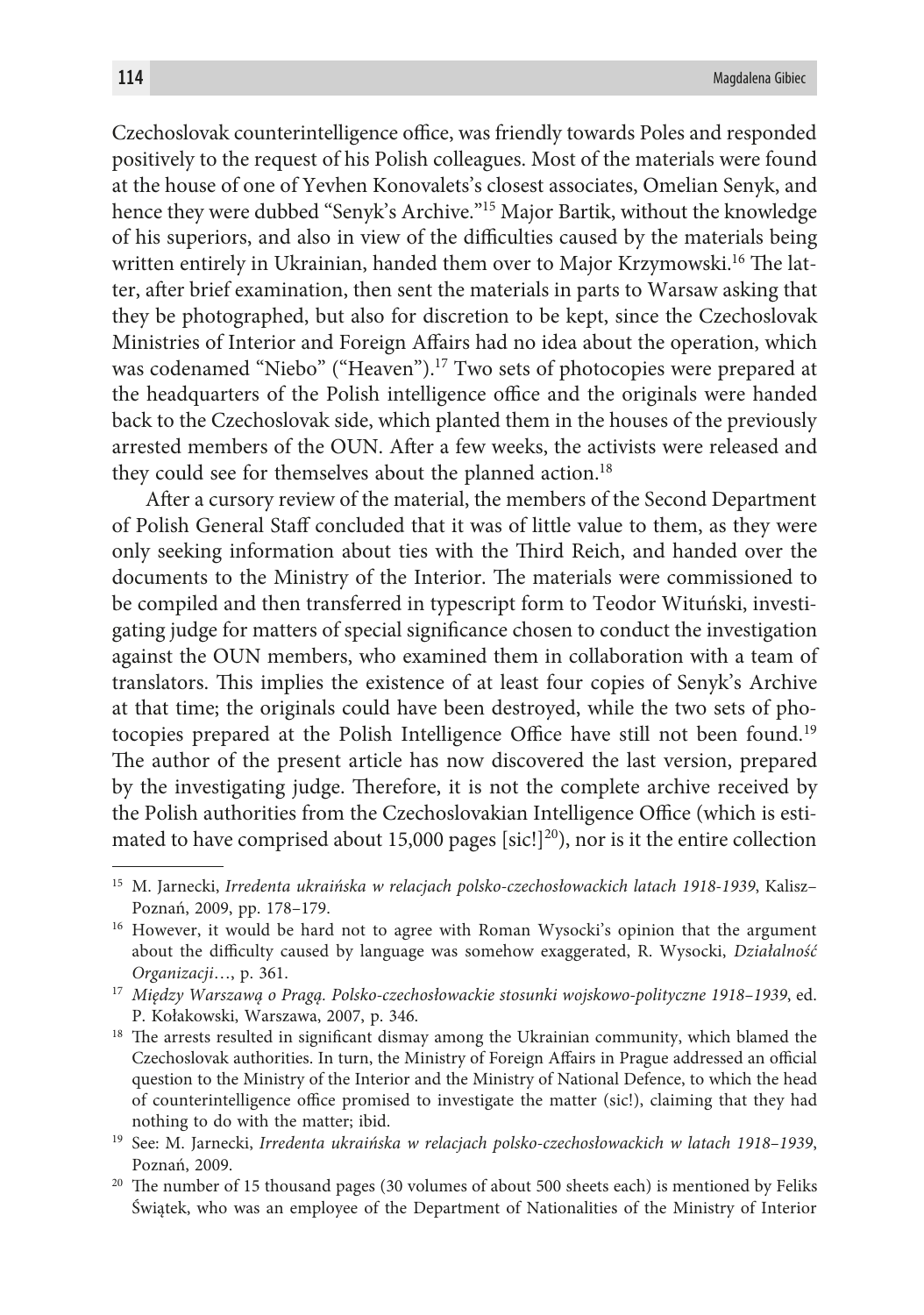found in the hands of Senyk and his associates and used in the trial (2,473 pages, i.e. 418 originals and 2,055 copies).21 As Judge Wituński explained, he only included materials that he considered valuable; in total about 1,450 pages. However, it can be assumed that most of the non-included documents (out of a total of 2,473 pages) would not be of any value to the contemporary researcher either. The fate of the archive outlined above was disclosed years later by the then head of Bureau II, Colonel Stefan Mayer, who revealed its existence in his correspondence to Władysław Żeleński.22

## What is Senyk's Archive?

Senyk's Archive has been found by the author of the present article in fond (collection) 151 of the Court of Appeal in Lviv, series 1a, cases 5043a and 5043b. The letters next to the case numbers indicate that the documents were added to the collection later. Each case consists of a large binder containing all the documents. The first binder contains a separate small sheet of paper with the inscription: "Справи 5043а, 5043б в читальний зал не видавати до 2020 або навіть 2030" ("Cases 5043a and 5043b not to be released for reading until 2020 or even until 2030"). This note certainly dates back to the previous century, but as we know, the above recommendation has not been complied with. Pages (folios) 1 to 66 contain letters and a list of attachments drafted by civil servants. The first page already leaves little doubt that this is a copy of Senyk's Archive.

The contents of the first 66 folios deserve some explanation, as they disclose how these materials reached Lviv. By the letter of 5 February 1935, the Head of the Security Department at the Ministry of Interior, Stanisław Kucharski, delivered 1,512 "fragments of photographs, collected in 11 folders" to the investigative judge for matters of special significance, Teodor Wituński.<sup>23</sup> Of these, 1,219 were

and was said to have had access to Senyk's Archive for some time. However, it is likely that it comprises all the documents collected by the Czechoslovak intelligence office over the past years. This raises the question of what were the contents of the remaining 13,000 pages, why they were not included in the case (even when limited to the most important documents), and whether they can still considered part of Senyk's Archive. All these questions require, however, further research.

<sup>21</sup> See: П. Мірчук, *Нарис історії Організації Українських Націоналістів: 1920–1939*, Мюнхен– Лондон–Нью-Йорк, 1968.

<sup>&</sup>lt;sup>22</sup> These letters are currently kept at the Piłsudski Institute in London. The recollections of Colonel Mayer should nonetheless be approached with caution and compared with newly emerging information, especially from Czech archives. The entire case requires detailed explanation and the gathering of all available documents, although due to the secret nature of the operation, a large part of the information available at this stage of the research already appears contradictory.

<sup>23</sup> CDIAUL, f. 151, ser. 1a, case 5043a, Ministerstwo Spraw Wewnętrznych, Naczelnik Wydziału Bezpieczeństwa do Pana Sędziego Apelacyjnego Śledczego dla spraw wyjątkowego znaczenia Teodora Wituńskiego, No. PB 307/1, Warszawa, 5 II 1935, fol. 2.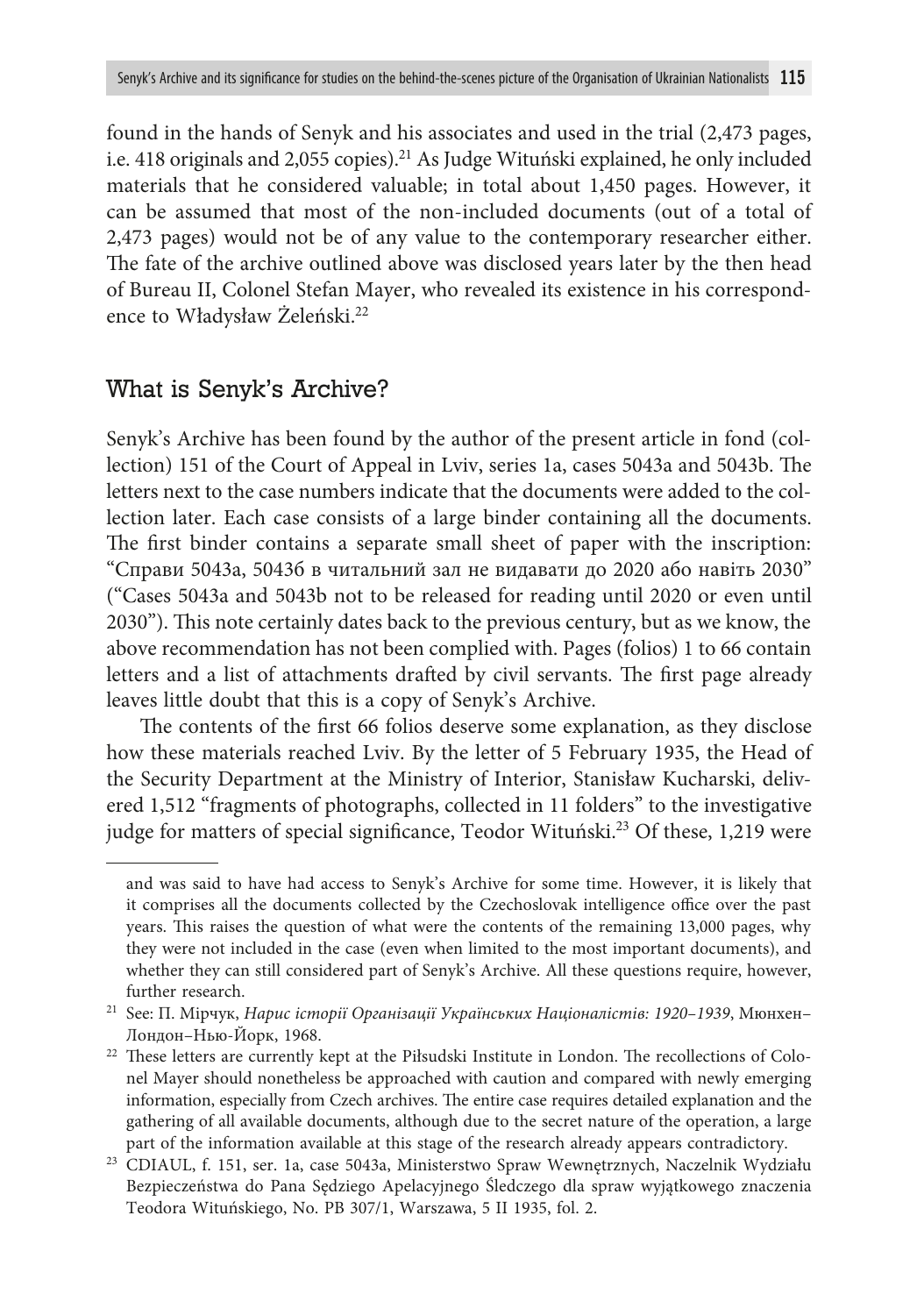documents found at Omelian Senyk's house in the autumn of 1933, while 293 were recovered during a search in the houses of Roman Myrovych, Volodymyr Martynets, Dmytro Ravych, Ostap Chuchkevych, Volodymyr Zabavsky, Yaroslav Baranovsky and Evgen Kulchytsky in October 1934.24 According to information from 16 June 1935, Suchenek-Suchecki also sent 656 more photographs of documents revealed at Senyk's house.<sup>25</sup> From folio 4 onwards we find a protocol of examination and a translation of the photographs into Polish (the translators were Walentyna Zawadzka, a clerk from Warsaw, and Jan Loho-Sobolewski, an assistant at the Faculty of Law of the Jan Kazimierz University in Lviv and at the same time a deputy commissioner of the State Police in Lviv).<sup>26</sup> The translation was carried out from 15 February to 28 June 1935. According to the protocol, Wituński inspected only 24 photographs from the 656 sent in later. In 1936, the translated documents were extracted from the case file in Warsaw and sent to the Court of Appeal in Lviv, where another trial against the members of the OUN was opened.<sup>27</sup>

The entirety of the documents that have been recovered so far, bar court materials, consists of 718 attachments (mainly correspondence, several calculations and instructions) and separately: a report on a military course and a document concerning the OUN system. Each annex has been translated into Polish and rewritten on a typewriter. The translation is literal and contains the original errors and annotations. The pages 67 to 794 in the first binder and 1 to 716 in the second binder contain the attachments mentioned. The total number of pages is therefore 1,443, as the number of pages was bound to change during the translation and rearrangement of the documents.

The archive consists mainly of letters, but also several other documents such as calculations, instructions and statutes. The most valuable, from today's point of view, is the correspondence exchanged not only between the key members of the OUN (members of the Provid), but also the letters they received from regular members.28 Many of the letters are partially or completely encrypted; each individual, strategic location or event had been assigned a different name (for instance, a "hornet" is a Polish police officer). One of the attachments is a dozen page-long explanation of some of the codes used, which significantly facilitates the work of researchers.

<sup>24</sup> Ibid.

<sup>25</sup> CDIAUL, f. 151, ser. 1a, case 5043a, Ministerstwo Spraw Wewnętrznych do Pana T. Wituńskiego, Warszawa, 16 VI 1935, fol. 3.

<sup>26</sup> CDIAUL, f. 151, ser. 1a, case 5043a, Ministerstwo Spraw Wewnętrznych do Pana T. Wituńskiego, Warszawa, 16 VI 1935, fol. 4.

<sup>27</sup> Ibid.

<sup>&</sup>lt;sup>28</sup> The remaining letters, some of which have been published, are scattered in various countries around the world (Ukraine, Czechia, Germany, Great Britain, Canada, the United States, perhaps Switzerland and Italy, i.e. everywhere where large concentrations of Ukrainian population could be found at that time). Some of the letters certainly remain in the private collections of the families of OUN members.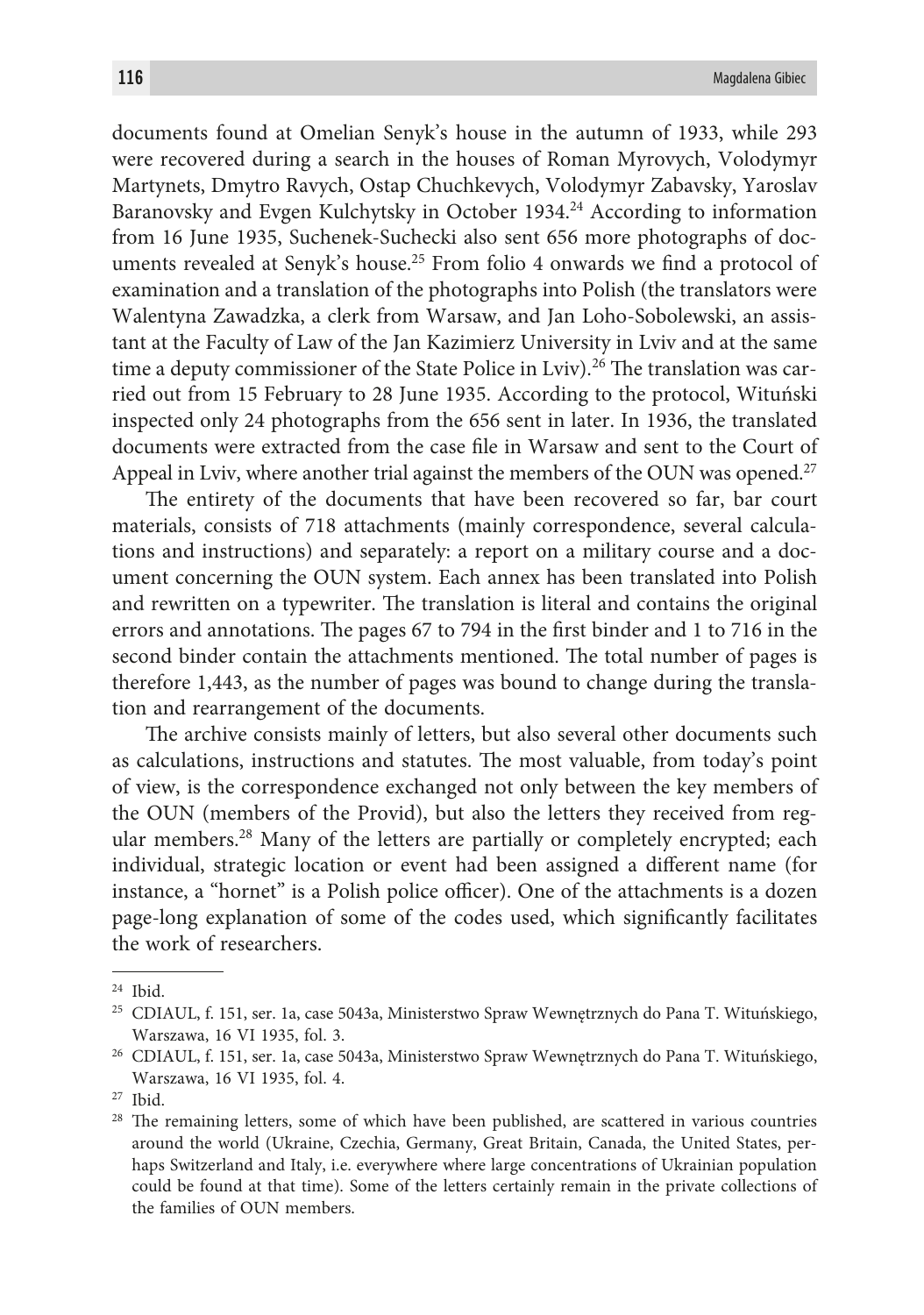It is worth noting that the OUN Provid in exile was not a gathering of random people. They were well-educated individuals, authors of books and press articles, with connections not only in legally operating Ukrainian émigré organisations, but also among the representatives of the countries in which they lived. They were acquainted with the situation both in the Second Polish Republic and in the international arena. They assessed their potential and conducted lobbying activities, and their evaluations may constitute an important addition to the research. Their letters contained references to operations carried out by domestic OUN activists; they were commented on and subjected to analysis. On the other hand, another factor that affects the perception of this correspondence and its use in research is the way it was written: often under the influence of emotions, on the spot; their authors expressed their first impressions, unprocessed over time, since they were addressed to trusted people. Most of the letters between Yevhen Konovalets and Omelian Senyk reveal how deep a relationship (also emotional) bound these two individuals, as well as reflect Senyk's influence on the OUN leader. All these aspects are important for the analysis proposed below, and the value of these letters, according to the author, exceeds that of the data collected from the press or propaganda materials. It offers insight into the internal structures of the OUN, detailing their weaknesses and strengths, as well as their dependencies and modus operandi.

# Overview of the current state of research: Polish and Ukrainian historiography

The existence and content of Senyk's Archive remains one of the major mysteries in the history of Polish-Ukrainian relations. Many theories and myths have arisen around these documents. Since the end of the Second World War, both Polish and Ukrainian historians have been returning to the matter of Senyk's Archive and searching for its traces. The most probable option regarding its fate was that it has been shipped out to Russia or Germany during the war (or to another country inhabited by the Ukrainian diaspora). Speculations also appeared about the content of the archive itself. The research of Ukrainian émigré historians, Petro Mirchuk and Zinovy Knysh (both members of the OUN in the 1930s) yields two widely different results. The former stipulated in his flagship work *Нарис історії ОУН* that the archive must contain the most essential materials concerning the functioning of the OUN, including minutes of Provid meetings, lists of OUN agencies abroad and correspondence by its most important activists.29 Knysh on the other hand believed that the archive did not exist and had been fabricated by the Polish authorities for the purposes of the Warsaw trial. He assumed that the key

<sup>29</sup> П. Мірчук, op. cit.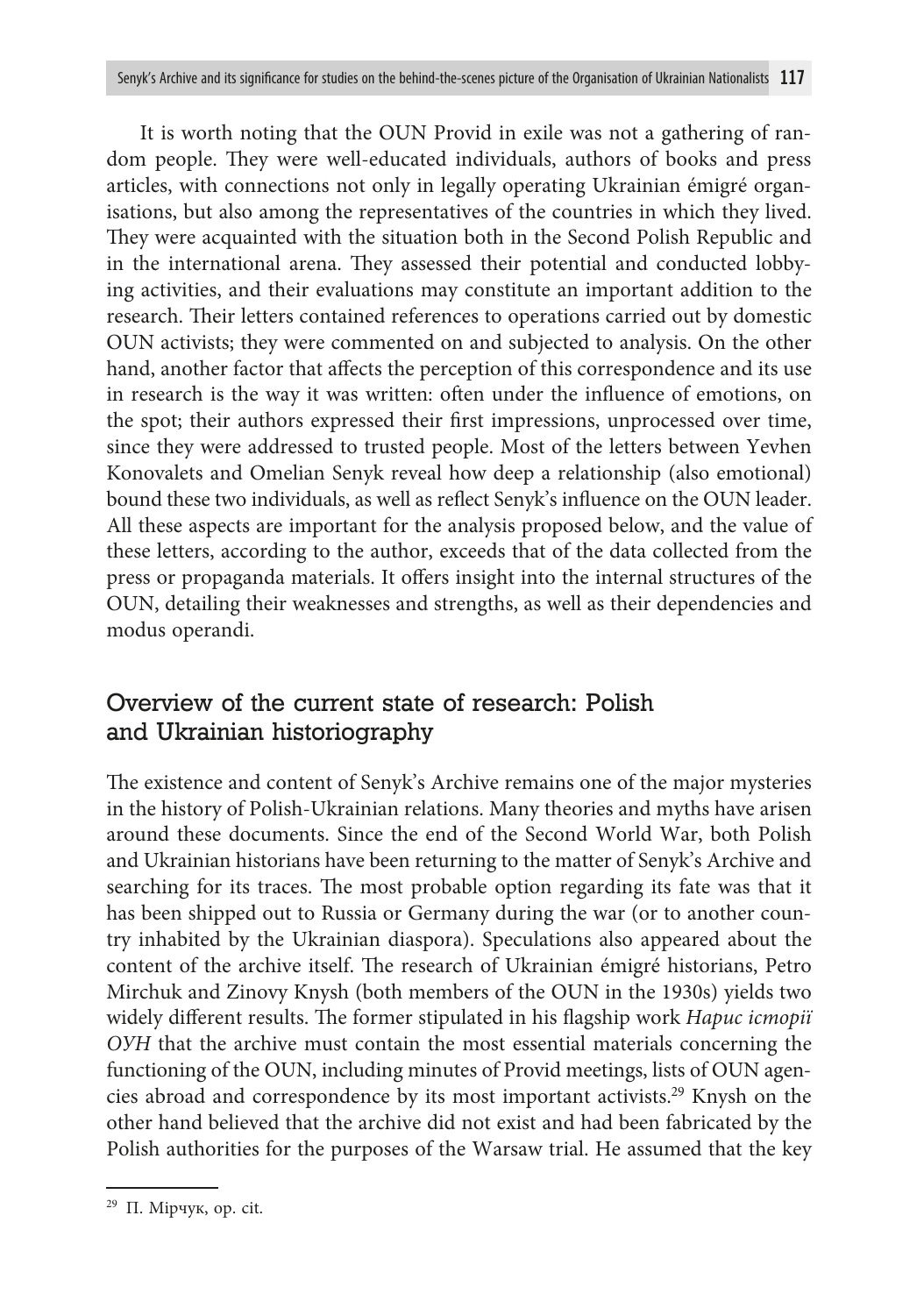documents of the organisation must have been kept by Yevhen Konovalets in a different location.30 The theory about the documents being forged, although explained convincingly and in great detail by Knysh, was not supported by other researchers, and the preliminary analysis of the documents uncovered by the author of the present article, supported by source knowledge and numerous studies, leaves no doubt that the letters contained therein had not been forged. Interestingly, the dispute between the two researchers is reflected in an antagonism on ideological grounds. After the split within the OUN in 1940, Mirchuk belonged to the OUN-B faction (known as Banderites) and blamed Senyk for the arrest of Stepan Bandera, while Knysh joined his opponents, members of the OUN-M (known as Melnykites), who defended Senyk after the affair caused by the discovery of the documents, arguing, among other things, that these papers had been fabricated or at least that they were of negligible importance.

When studying the period of the Second Polish Republic—Polish-Ukrainian relations in particular—it is impossible not to be aware of the existence of Senyk's Archive, as well as its influence on the course of events. It is therefore impossible to list all the researchers who have addressed this issue in their works at least partly. Worth mentioning are the articles actually devoted to Senyk's Archive and summarising the state of the knowledge on this subject, especially the one written by the Ukrainian researcher Volodymyr Muravsky, and the earlier Polish one, by Feliks Świątek.<sup>31</sup> As the former rightly pointed out, the biggest challenge for the OUN after the discovery of these letters was not the very fact of their discovery, but their impact within the organisation. They largely contributed to the later split within the OUN, deepening the already existing differences between the "older" and "younger" camps. In the years 1939–1940, when the split took place, Senyk's Archive served as an important argument condemning the earlier activity of the PUN (Ukrainian Nationalist Provid) and resulted in the exclusion of Senyk from the Board. Muravsky believed that these materials had not survived to the present day, although he put forward the idea that they might still be stored in some archive in Warsaw. Świątek, in his article provocatively entitled "Was the so-called Senyk's Archive authentic, or was it an archive of forgeries?," argued that the documents were authentic, emphasizing their importance and hoping that at least one of the copies survived the Second World War. He also described what these

<sup>30</sup> See: З. Книш, *Варшавський процес ОУН на підложжі польсько-українських відносин тієї доби: У 2 томах*, Торонто, 1986; З. Книш, *Архів Сеника. Історично-критична студія*, Торонто–Нью-Йорк–Лондон–Сідней, 1992, pp. 153–166.

 $31$  See: В. Муравський, "Документи Міністерства закордонних справ Чехословаччини про так званий "архів Сеника," in: *Український визвольний рух*, ed. В. В'ятрович, Збірник 6, Львів, 2006, available at: http://shron1.chtyvo.org.ua/Muravskyi\_Volodymyr/Dokumenty\_Ministerstva\_zakordonnykh\_sprav\_Chekhoslovachchyny\_pro\_tak\_zvanyi\_arkhiv\_Senyka.pdf (accessed: 15 Dec 2018); F. Świątek, "Czy tzw. archiwum Senyka było autentyczne, czy też było to archiwum falsyfikatów?," *Najnowsze Dzieje Polski, 1914–1939,* 9, 1965, pp. 275–280.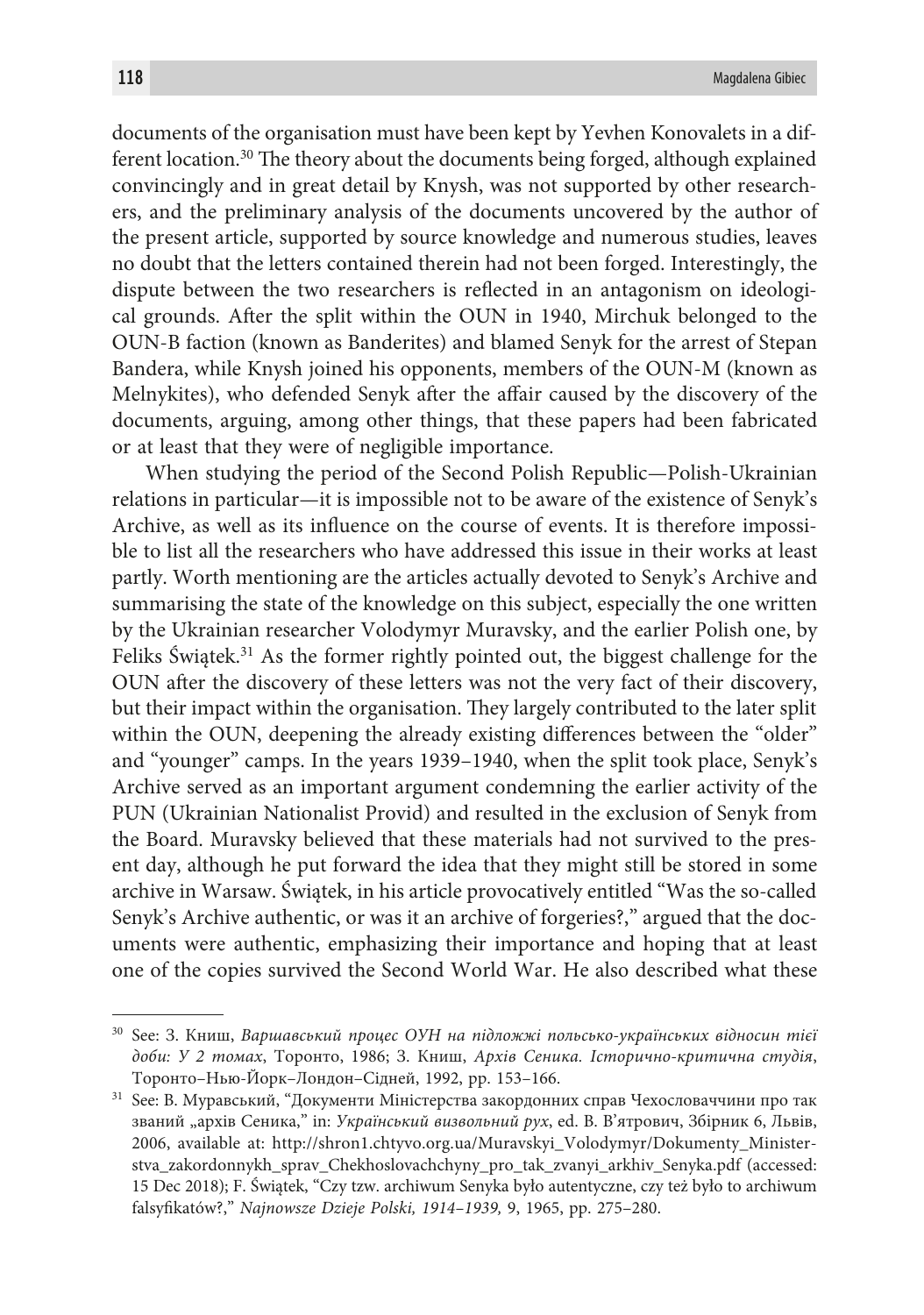materials looked like at the beginning: "Originally it was a loose file, or rather a pile of photographic papers with prints in negatives."32 No doubts about the authenticity of Senyk's Archive were cast by Tadeusz Radzik either. In his review of Zinovy Knysh's book, he quoted, for instance, an internal report on the OUN prepared by the Ministry of Interior in 1936, which contained references to these documents—which would be pointless in the case of a forgery.<sup>33</sup>

Furthermore, in Poland, the murder of the Minister of Interior Bronisław Pieracki, as well as the interception of Senyk's Archive were reported in detail by a participant of those events, Władysław Żeleński, who served as auxiliary prosecutor on behalf of the public prosecutor's office during the Warsaw trial,<sup>34</sup> and relied not only on his own memory as a direct participant in said events, but also on correspondence with people who could have provided him with any information. He established contact, among others, with one of the Ukrainians accused in the trial, Mykola Klymyshyn. He devoted his entire life to this case and concluded his personal investigation with a book.<sup>35</sup>

These documents were also frequently quoted in works of leading researchers in the field of Ukrainian nationalism<sup>36</sup> and Polish-Ukrainian relations in general.<sup>37</sup> The international dimension of the Ukrainian issue also incited interest.38 Michał Jarnecki was one of the scholars to attempt to reconstruct the behind-the-scenes of these events and determine how Senyk's Archive found its way into the hands of Poles based on intelligence reports. On the Ukrainian side, the interest is even

<sup>32</sup> F. Świątek, op. cit., p. 278.

<sup>33</sup> T. Radzik, "'Warszawskij procies OUN. Na popdłożenii polsko-ukraińskich widnosti tiej doby.' t. 1–2, Zinowij Knysz, Toronto 1986 [recenzja]," *Rocznik Lubelski*, 1991–1992, no. 33–34, pp. 137–141.

<sup>34</sup> W. Żeleński, *Zabójstwo ministra Pierackiego*, Warszawa, 1995; id., "Zabójstwo ministra Pierackiego," *Zeszyty Historyczne*, 25, 1973, pp. 3–101; id., "Jeszcze o zabójstwie Pierackiego i rozrachunkach polsko-ukraińskich," *Zeszyty Historyczne*, 46, 1978, pp. 126–183.

<sup>35</sup> W. Żeleński, *Zabójstwo ministra Pierackiego…*.

<sup>36</sup> L. Kulińska, *Działalność terrorystyczna i sabotażowa nacjonalistycznych organizacji ukraińskich w Polsce 1922–1939*, Kraków, 2009; R. Wysocki, *Działalność Organizacji Ukraińskich Nacjonalistów w Polsce..*.; E. Prus, *Herosi spod znaku tryzuba. Konowalec – Bandera – Szuchewycz*, Warszawa, 1985; J. Radziejowski, "Kształtowanie się oblicza ideowego radykalnego nacjonalizmu ukraińskiego (1917–1929)," in: *Polska, Polacy, mniejszości narodowe*, ed. W. Wrzesiński, Wrocław, 1992; G. Rossoliński-Liebe, *Bandera. Życie i mit ukraińskiego nacjonalisty. Faszyzm, ludobójstwo, kult*, Warszawa, 2018; A. B. Szcześniak, W. Z. Szota, *Droga do nikąd. Działalność Organizacji Ukraińskich Nacjonalistów i jej likwidacja w Polsce*, Warszawa, 1973; O. Dumin, "Prawda o Ukraińskiej Organizacji Wojskowej", *Zeszyty Historyczne*, 30, 1974.

<sup>37</sup> See: R. Torzecki, *Kwestia ukraińska w Polityce III Rzeszy 1933–1945*, Warszawa, 1972.

<sup>38</sup> See: A. A. Zięba, *Lobbing dla Ukrainy w Europie międzywojennej. Ukraińskie Biuro Prasowe w Londynie oraz jego konkurenci polityczni (do roku 1932)*, Kraków, 2010; id., *Ukraińcy w Kanadzie wobec Polaków i Polski (1914–1939)*, Kraków, 1998; R. Wysocki, "Liga Narodów wobec pacyfikacji Galicji Wschodniej w 1930 roku a polsko-ukraińska konfrontacja na arenie międzynarodowej," in: *Ukraińcy w najnowszych dziejach Polski (1918–1939)*, vol. 1, ed. R. Drozd, Słupsk–Warszawa, 2000.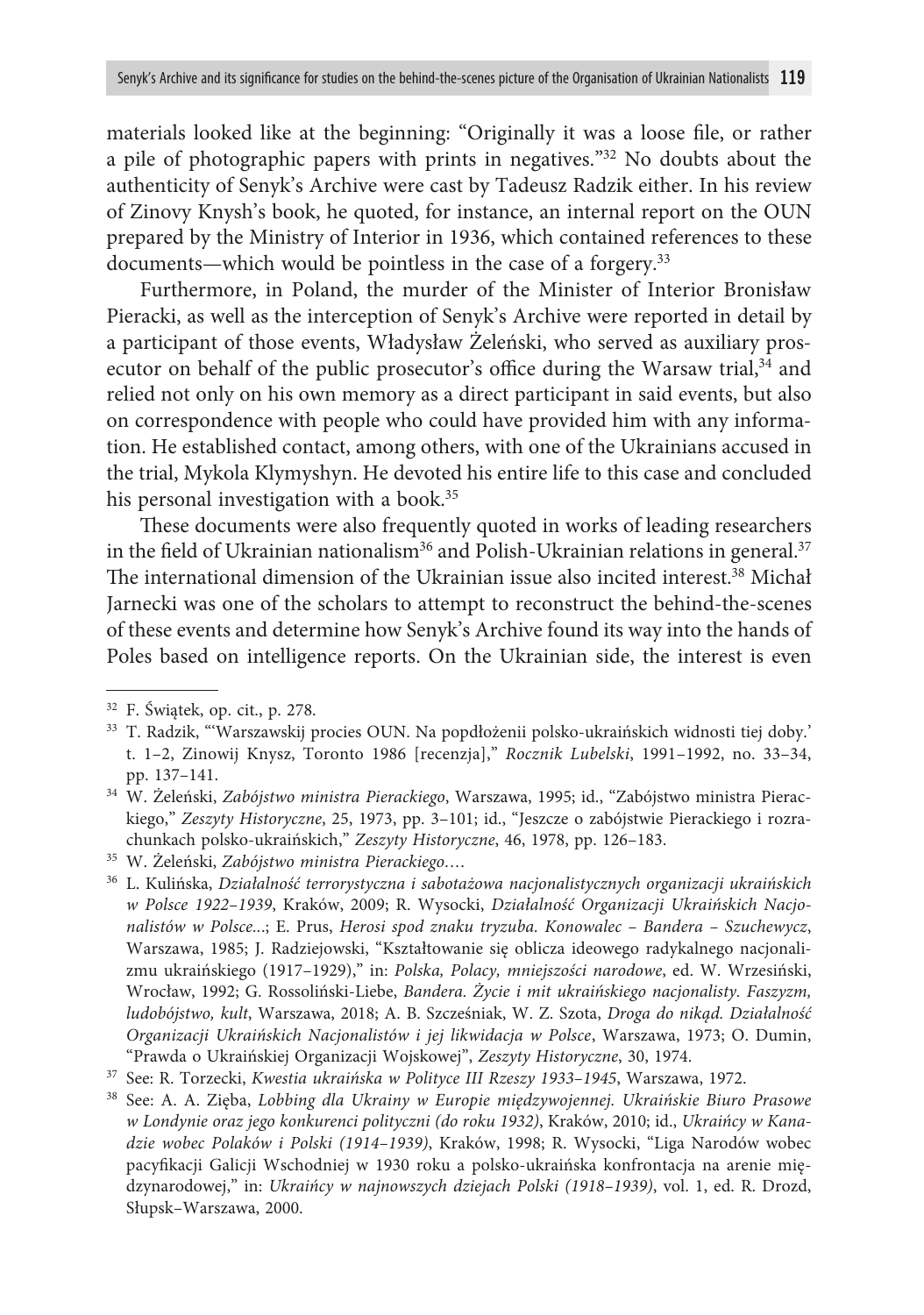stronger and applies to both expatriate and domestic Ukrainian researchers.<sup>39</sup> While expressing the position of the OUN-b in his book *L'Allemagne national-socialiste et l'Ukraine*, Volodymyr Kosyk also did not doubt the authenticity of Senyk's Archive.40 The recollections of individuals working in the structures of the OUN merit a mention as a vast source of information. Volodymyr Martynets, editor of *Rozbudova natsii* and secretary of the PUN, mentioned that Senyk kept archival materials in various countries, while in Prague he only stored those of secondary importance and did not disclose their location to anybody. This is why none of the OUN members had retrieved the documents from Senyk's house when he was arrested in the street. Another important source are the memoirs of Yevhen Onatsky,41 who included the contents of many received letters in his diary from his stay in Italy, some of which are of significance for researchers.42 Also valuable are the testimonies of Mykola Klymyshyn, one of the defendants in the Warsaw trial, who explained his role in the murder of Pieracki in detail, claiming that it was marginal.<sup>43</sup>

The issue of Ukrainian nationalism was also an important research topic for Western historians, especially from the United States and Canada, but German researchers too devoted some attention to it, especially from the point of view of Ukrainian-German relations in the 1930s.<sup>44</sup>

39 See: Д. Андрієвський, "Міжнародна aкця ОУН," in: *Організація Українських Націоналістів 1929-1954,* [Париж], 1955; *Євген Коновалець та його доба.,* Мюнхен, 1974; I. Łysiak-Rudnicki, *Między historią a polityką*, Wrocław, 2012; *На вічну ганьбу Польщі, твердині варварства в Европі, Нью-Йорк, 1978*; *ОУН в світлі постанов Великих Зборів, конференцій та інших документів з боротьби 1929–1955*, без місця, 1955; W. Poliszczuk, *Dowody zbrodni OUN i UPA. Działalność ukraińskich struktur nacjonalistycznych w latach 1920–1999*, Toronto, 2000; W. Poliszczuk, *Nacjonalizm ukraiński w dokumentach*, part 1–2, Toronto, 2002–2004; С. Шевчук, *Пора сказати правду про наші Визвольні Змагання добитися волі для Галицької землі 1918–1939*, Торонто, 1965; С. В. Віднянський, "Політика чехословацького уряду щодо укр. еміграції в міжвоєнний період," in: *Міжнародні зв'язки України: наукові пошуки і знахідки*, Вип. 3., Київ, 1993; O. Зайцев, *Український інтегральний націоналізм 1920–1930-х років: Нариси інтелектуальної історії*, Київ, 2013; O. Zajcew, "Ukraińskie uniwersum symboliczne w Drugiej Rzeczypospolitej: inwazja integralnego nacjonalizmu," in: *Metamorfozy społeczne. Kultura i społeczeństwo II Rzeczypospolitej*, ed. W. Mędrzecki, A. Zawiszewska, Warszawa, 2012, pp. 67–84; *Житомирська трагедія: пам'яти трагічної смерти О. Сеника-Грибівського ій М. Сціборського*, Буенос-Айрес, 1949.

<sup>40</sup> W. Kosyk, *L'Allemagne national-socialiste et l'Ukraine*, Paris, 1986.

<sup>41</sup> See: Є. Онацький, *У вічному місті. Записки журналіста*, vol. 1–4, Торонто, 1954, 1981, 1985, 1989.

<sup>42</sup> See: A. A. Zięba, *Lobbing dla Ukrainy*…; M. Wojnar, "The Struggle for Dominance in Eurasia: 'The International Politics of Ukrainian Nationalism' by Bohdan Kordiuk in the Context of Geopolitical Concepts of the Organisation of Ukrainian Nationalists during the 1930s," in: *Studia* 

*z Dziejów Rosji i Europy Środkowo-Wschodniej*, 52, 2017, no. 3, pp. 101–126. 43 Interestingly, he later initiated contact with Władysław Żeleński by letter, in which he explained his innocence and his position on those past years. These letters can also be found in Piłsudski's Archives in London.

<sup>44</sup> See: J. A. Armstrong, *Ukrainian Nationalism*, New York, 1955; A. Motyl, *The Turn to the Right: The Ideological Origins and Development of Ukrainian Nationalism, 1919–1929*, New York, 1980;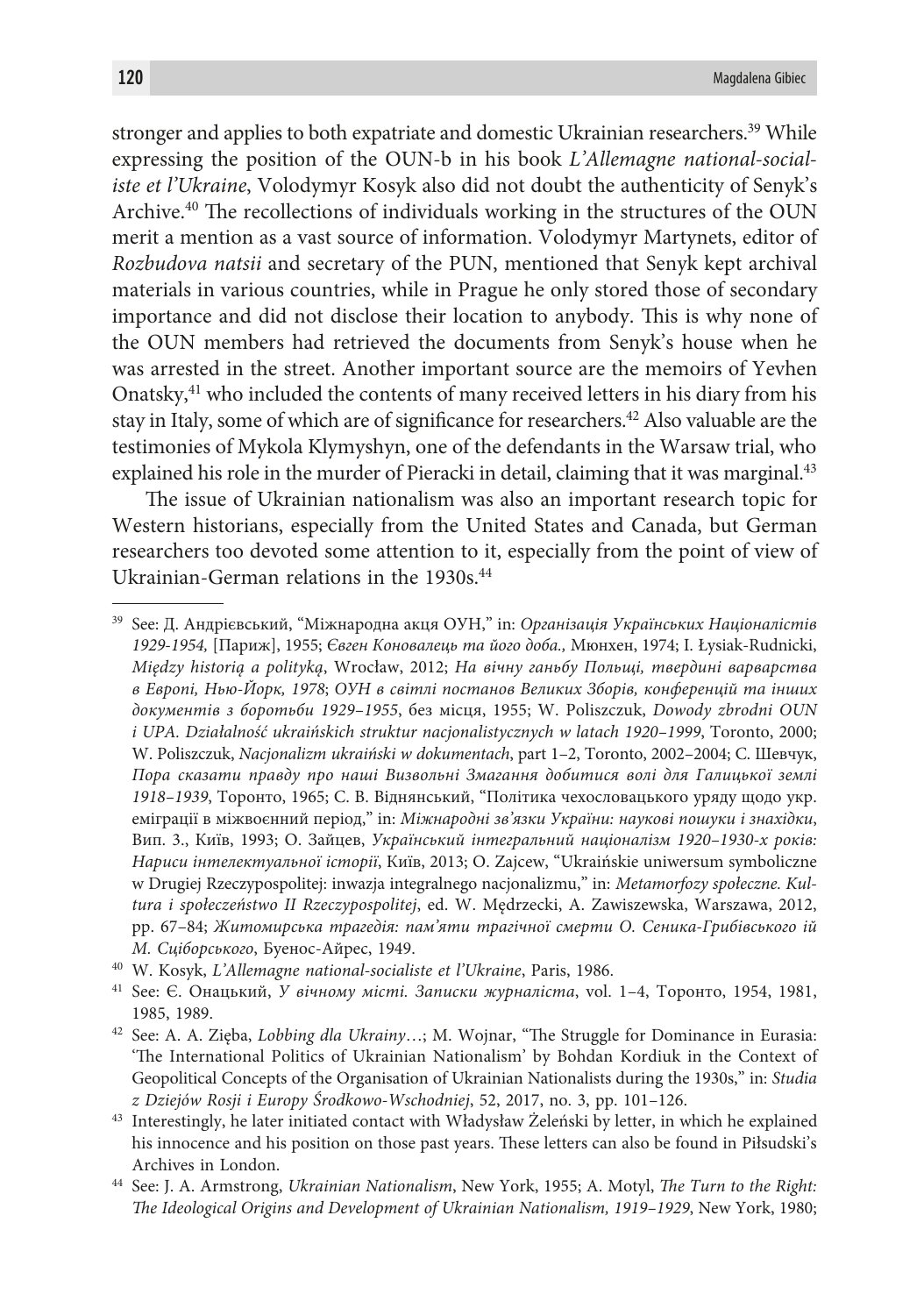#### Research perspectives

The discovery of Senyk's Archive and gaining access to several hundred letters by leading OUN activists, which clarify many previously unknown facts, as well as the motives of nationalists, their organisational structure and undertaken actions, opens new research perspectives for researchers. The greatest value of this collection seems to consist in the insight into the internal relations between OUN members, as well as an opportunity to study the Ukrainian nationalist movement from the perspective of its members, who would detail their experiences on a regular basis.45

So far, no independent work about the activities of the OUN in exile has yet been published. Polish researchers were primarily interested in the functioning of the Organisation of Ukrainian Nationalists in Eastern Galicia. From the Polish point of view, the terrorist nature of the organisation's activities, aimed at the security of the Polish state, was emphasised. From the Ukrainian perspective, it was a heroic struggle for the independence of Ukraine, thus the means used to achieve this end were usually downplayed. Undertaking exhaustive research was hindered by the scattering of the remaining source materials and the impossibility of relying on a specific set of documents that would allow a reliable examination of the activities of the OUN over time. Moreover, the researchers usually focus on the period of the Second World War. The emergence of a large collection of letters such as Senyk's Archive provides new research perspectives and an opportunity to present the Organisation of Ukrainian Nationalists not only in the context of their activities, but also in the context of the events taking place in Europe at the time. Based on a preliminary analysis of the documents found, followed by a comparison with other letters available in the archives in Prague and Kiev, the author has chosen to define three basic groups of issues.

The first objective should be to illustrate the structure and mechanisms of functioning of the OUN in exile through the visualisation of their strategy and decisions, as well as an analysis of their effectiveness. The goal of the project is not to enumerate the actions, but to understand the methods of action and observe their consequences. This will be accomplished by analysing previously unknown correspondence, which, unlike other available sources, such as the press or propaganda materials, appears most likely to reflect the nationalists' actual plans, motivations and goals (especially in the case of an organisation operating in conspiracy). From

id., "Ukrainian Nationalist Political Violence in Interwar Poland, 1921–1939," *East European Quarterly*, 19, 1985, no. 1; F. Bruder, *Den ukrainischen Staat erkämpfen oder sterben! Die Organisation ukrainischer Nationalisten (OUN) 1928–1948*, Berlin, 2006; F. Golczewski, *Deutsche und Ukrainer 1914–1939*, Schöningh, 2010; F. Grelka, *Die ukrainische Nationalbewegung unter deutscher Besatzungsherrschaft 1918 und 1941/42*, Wiesbaden, 2005.

<sup>&</sup>lt;sup>45</sup> It should be noted that the proposed analysis will be possible not only by virtue of access to Senyk's Archive, but will also compared with the remaining correspondence of key members of the Organisation of Ukrainian Nationalists in exile in years 1929–1938.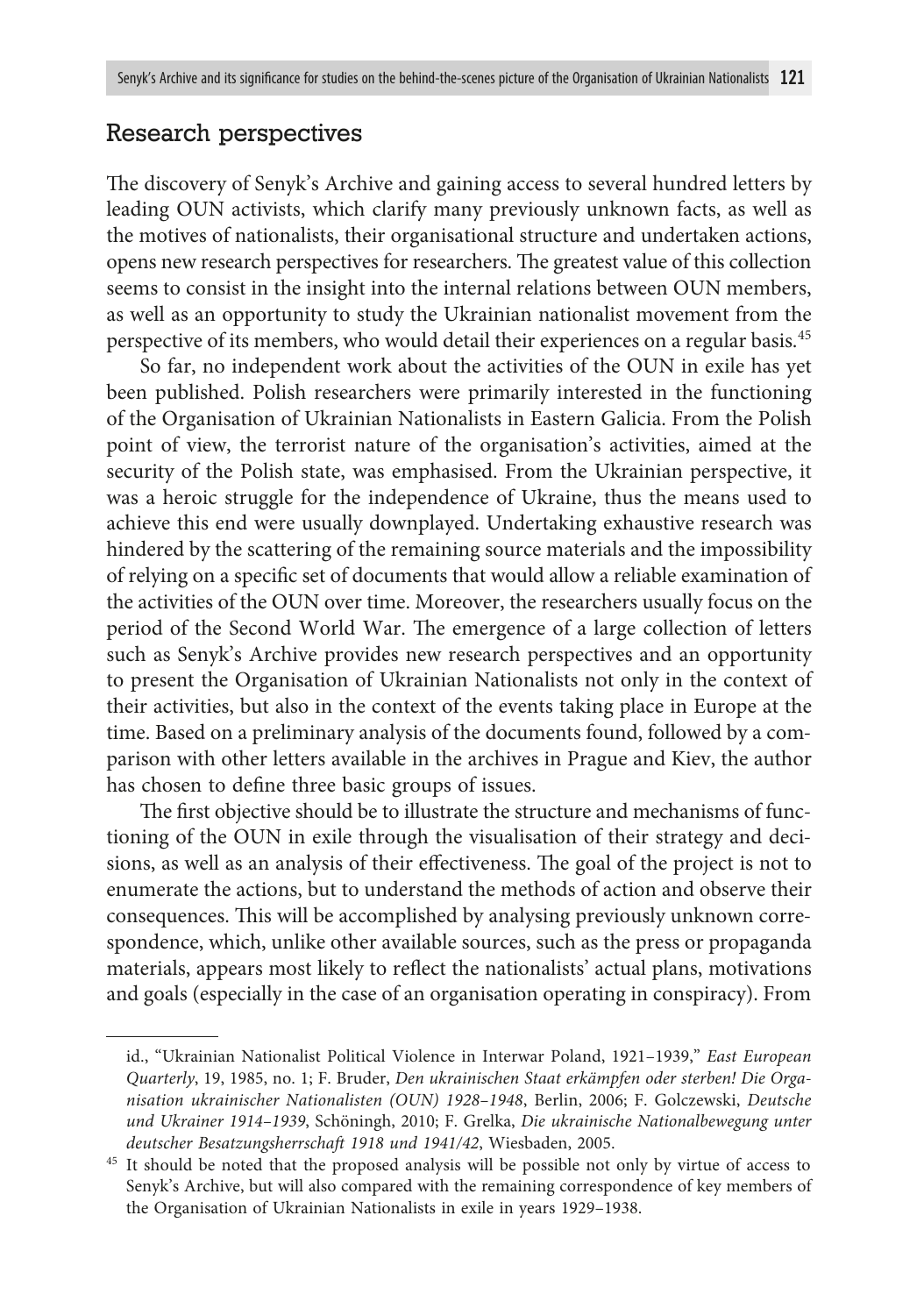this perspective, the letters must be analysed not just in search of facts, but most importantly of the reactions, opinions and emotions experienced by the authors of the letters, especially in the context of trust or treason. Such an approach is dictated by the very nature of correspondence as a research material.

Another objective is to present the relations between the domestic and emigrant structures of the OUN. The Organisation of Ukrainian Nationalists was composed of an expatriate board (concentrated mainly in Czechoslovakia, with representatives based in many countries of Western Europe, the United States and Canada) and a domestic board (based in Eastern Galicia). The expatriate activists, including Yevhen Konovalets, appointed themselves leaders of the entire Ukrainian nationalist movement and formally exercised control over the activities of domestic structures. However, relations between the two groups were strained from the very beginning, with disputes over their modus operandi, ideology, programme, extent of autonomy, and the ambitions of individual members. One of the lines of conflict was the dispute between the "older" members (experienced expatriate activists who had fought on the battlefronts of the First World War and beyond, and shaped the foundations of Ukrainian nationalism from the very beginning) and the "younger" ones (domestic OUN activists, located directly "on enemy ground," radical and often acting without a well thought-out strategy).

The very existence of the nationalist movement, especially in the case of Ukrainians who lacked the resources usually available when operating within one's own state, was based on developing networks of contacts. These networks were established between individuals, groups of people, organisations, companies or political parties. They relied on cooperation, but sometimes also led to conflicts and rivalry. The key task will therefore be to perform a quantitative and qualitative social network analysis of interpersonal, organisational and political contacts; of interdependencies both within and beyond the OUN. The established contacts were particularly important to the effectiveness of the OUN, as it relied on the capabilities of individuals, and the interdependencies were a measure of success or failure. Network analysis will allow to distinguish the most strongly cooperating subgroups, i.e. centres and peripheries, as well as to identify informal leaders, and the influence of individuals on the operation of the organisation or the flow of information.46 Above all, it will allow setting the activities of the Organisation of Ukrainian Nationalists in an international context by tracing their activities in other countries.

<sup>46</sup> D. Batorski, M. Zdziarski, "Analiza sieciowa i jej zastosowanie w badaniach organizacji i zarządzania," in: *Problemy Zarządzania*, 7, 2009, no. 4 (26), pp. 160–165.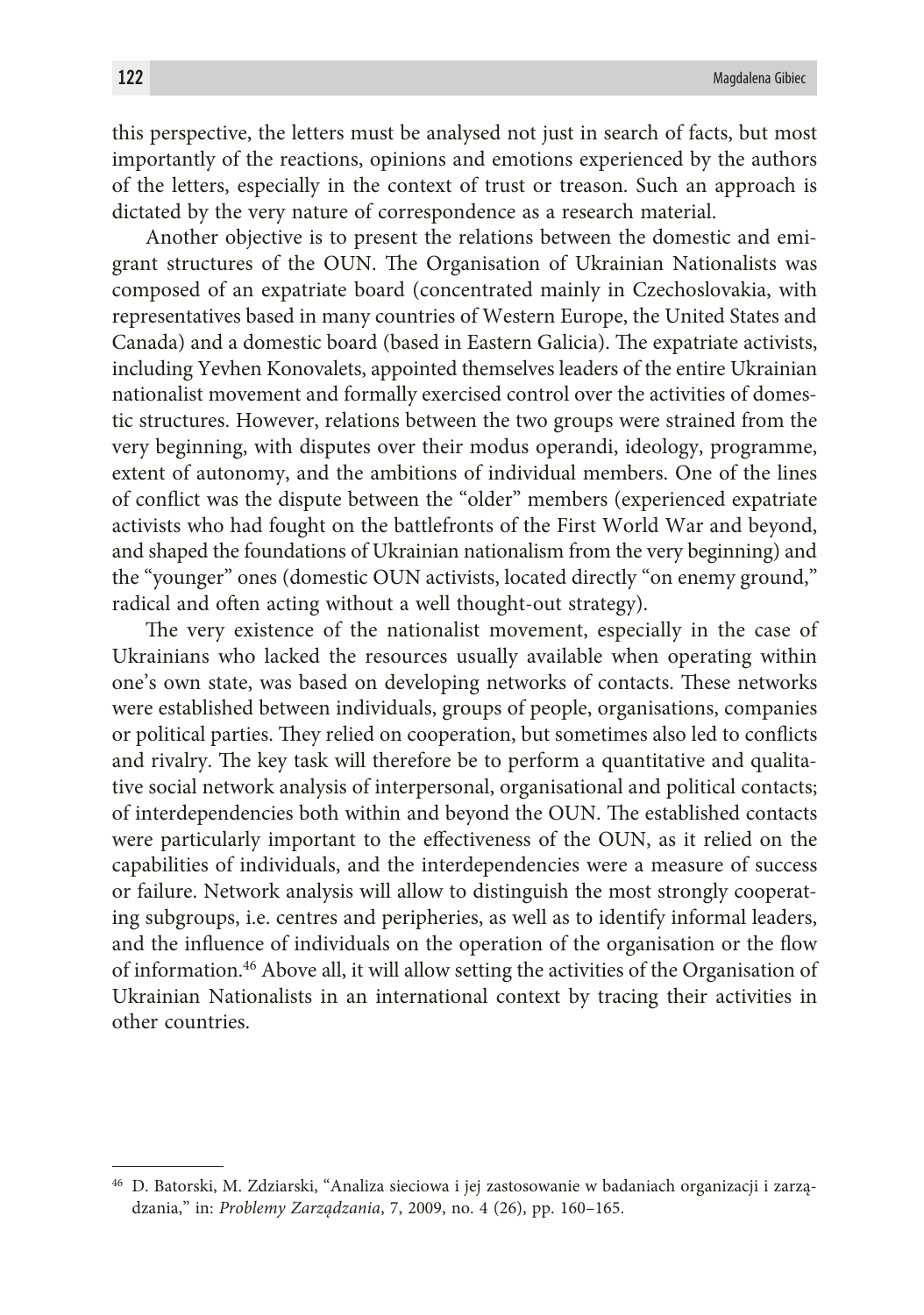# Conclusion

Senyk's Archive, as well as other correspondence of the members of the Organisation of Ukrainian Nationalists in exile, is invaluable to researchers studying Polish-Ukrainian relations. So far there exists no study, either in Polish or Ukrainian historiography, that would explore the activity of nationalists in exile in the first stage of their existence, i.e. from the establishment of the organisation in 1929 until the murder of Yevhen Konovalets in 1938. The discovery of Senyk's Archive, as well as the compilation of the remaining dispersed correspondence exchanged between the members of the OUN Provid provides an incentive to undertake such research. Letters require a detailed approach and meticulousness. Every information contained therein counts, as it reveals not only the general activity of the organisation, but also the everyday life of its members and the problems they encountered, as well as their attitude and motives. The general outline of the activity of the OUN is well known; the objective is not to present it in a classic form, as a timetable of individual events, but rather to unveil the mechanisms of action, the flow of information, the decisions as they were made, the genesis of the movement and of the attitudes, or the system of leader selection. An analysis of the established relations would be of key importance, as it will not only allow to reveal the behind the scenes of the functioning of the OUN, but also to set their existence in a wider international context.

# **Abstract**

The assassination of Bronisław Pieracki, Polish Minister of Interior, which took place in 1934, was the most significant operation carried out by the Organisation of Ukrainian Nationalists during the interwar period, and was a consequence of tense Polish-Ukrainian relations. The so-called Senyk's Archive, discovered by Czechoslovakian intelligence in 1933 and handed over to the Polish authorities, was disclosed too late to prevent the tragedy, yet it became grounds for the formulation of an indictment against Stepan Bandera and other OUN members involved in terrorist activities against the Second Polish Republic. The archive consists of about 700 letters exchanged by the members of the OUN Board in exile. The author of the present article has discovered them in the Central State Historical Archive of Ukraine in Lviv. The discovery of these documents raises new research problems, and also allows us to answer questions that have remained a mystery until now. The analysis of the letters will allow to fill the gaps not only in our knowledge of the functioning of the OUN, but also in the Polish-Ukrainian relations of the interwar period. It will also constitute an important contribution to the understanding of the emergence of nationalism throughout Europe in the 1930s. The international context is also very important. The letters of OUN members provide the researchers with insight not only into the internal modus operandi of the group, but also into their lobbying efforts, conducted all over the world. The OUN sought to establish cooperation with Poland's neighbours (Germany, Czechoslovakia, Lithuania), as well as Western European powers (e.g. Great Britain, Italy), Canada and the United States, i.e. wherever the Ukrainian diaspora was active. The author's intention is to outline the context of Senyk's Archive, thus summarising the current state of knowledge and, above all, indicating research perspectives.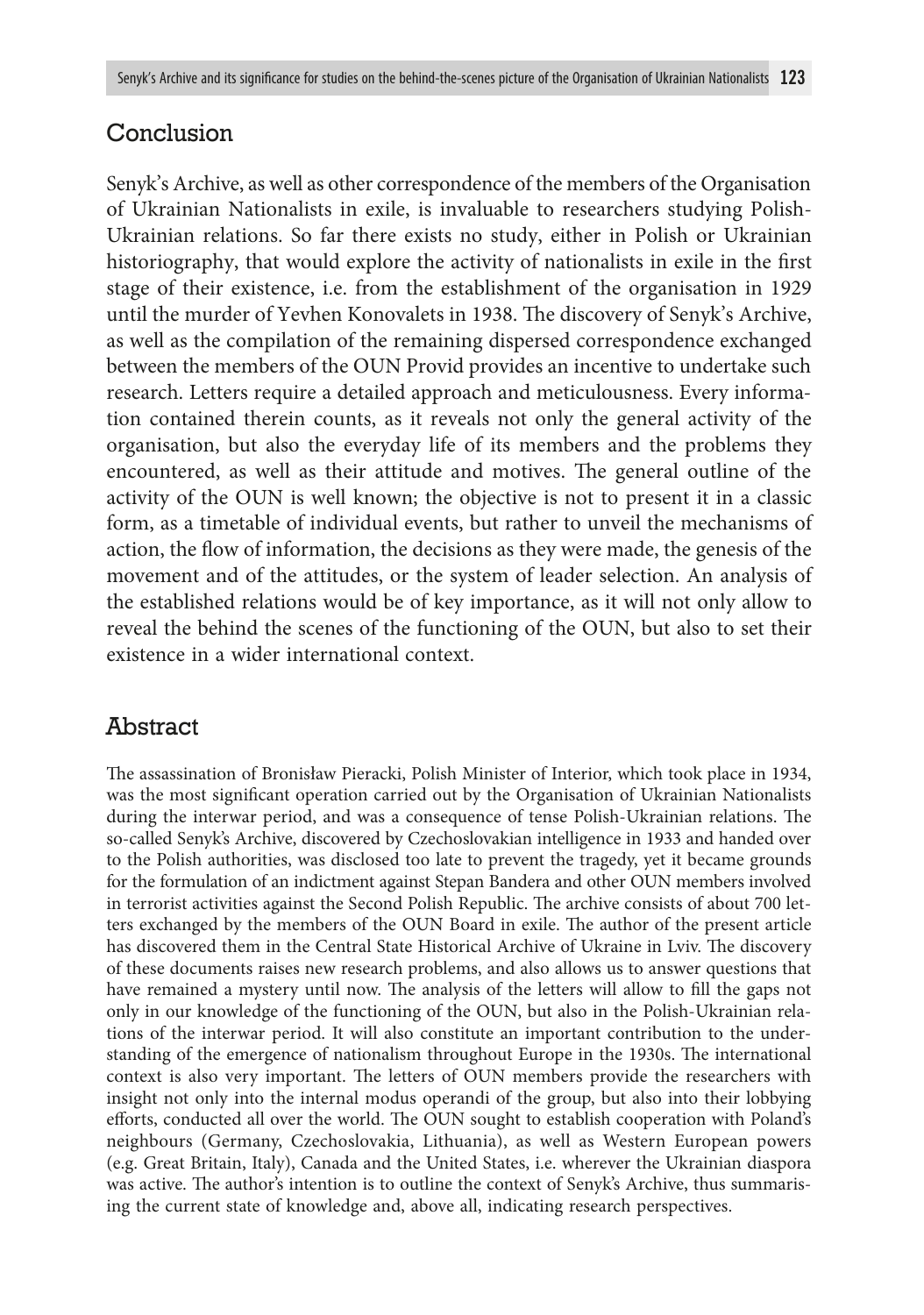### Bibliography:

#### Archival materials

Центральний державний історичний архів України, Львів (CDIAUL), f. 151, ser. 1a.

#### Compilations

- *Akt oskarżenia przeciwko Stefanowi Banderze, Mikołajowi Łebedowi, Darji Hnatkiwskiej, Jarosławowi Kapryńcowi, Bohdanowi Pidhajnemu, Iwanowi Malucy, Jakóbowi Czornijowi, Eugeniuszowi Kaczmarskiemu, Romanowi Myhalowi, Katarzynie Zaryckiej oraz Jarosławowi Rakowi*, Warszawa, 1935.
- Андрієвський, "Міжнародна aкця ОУН," in: *Організація Українських Націоналістів 1929–1954*, [Париж], 1955.
- Armstrong J.A., *Ukrainian Nationalism*, New York, 1955.
- Batorski D., Zdziarski M., *"*Analiza sieciowa i jej zastosowanie w badaniach organizacji i zarządzania," in: *Problemy zarządzania* 2009, no. 4 (26), pp. 157–184.
- Bruder F., *Den ukrainischen Staat erkämpfen oder sterben! Die Organisation ukrainischer Nationalisten (OUN) 1928–1948*, Berlin, 2006.
- Черченкo Ю., "Листування Леоніда Мосендза з Михайлом Селешком (1938–1939 рр.)," *Пам'ятки. Археографічний щорічник*, 9, 2008, pp. 3–23.
- Gawryszczak M., *Bronisław Wilhelm Pieracki (1895–1934). Biografia polityczna*, Łódź, 2014.
- Jarnecki M., *Irredenta ukraińska w relacjach polsko-czechosłowackich w latach 1918–1939*, Poznań, 2009.
- *Євген Коновалець та його доба*, Мюнхен, 1974.
- Книш З., *Архів Сеника. Історично-критична студія*, Торонто–Нью-Йорк–Лондон–Сідней, 1992.
- Книш З., *Варшавський процес ОУН на підложжі польсько-українських відносин тієї доби: У 2 томах*, Торонто, 1986.
- Kosyk W., *L'Allemagne national-socialiste et l'Ukraine*, Paris, 1986.
- Kosyk W., *The Third Reich and the Ukrainian Question. Documents 1934–1944*, London, 1991.
- Kozaczuk W., *Bitwa o tajemnice. Służby wywiadowcze Polski i Niemiec 1918–1939*, Warszawa, 1999.
- Kulińska L., *Działalność terrorystyczna i sabotażowa nacjonalistycznych organizacji ukraińskich w Polsce 1922–1939*, Kraków, 2009.
- Łysiak-Rudnicki I., *Między historią a polityką*, Wrocław, 2012.
- *Między Warszawą a Pragą. Polsko-czechosłowackie stosunki wojskowo-polityczne 1918–1939*, ed. P. Kołakowski, Warszawa, 2007.
- Мірчук П., *Нарис історії Організації Українських Націоналістів: 1920–1939*, Мюнхен– Лондон–Нью-Йорк, 1968.
- Motyl A., *The Turn to the Right: The Ideological Origins and Development of Ukrainian Nationalism, 1919–1929*, New York, 1980.
- Motyl A., "Ukrainian Nationalist Political Violence in Interwar Poland, 1921–1939," in: *East European Quarterly* 1985, v. 19, no. 1.
- Муравський, "Документи Міністерства закордонних справ Чехословаччини про так званий 'архів Сеника,'" in: *Український визвольний рух*, ed. В. В'ятрович, Збірник 6, Львів, 2006.
- *На вічну ганьбу Польщі, твердині варварства в Европі*, Нью-Йорк, 1978.
- Онацький Є., *У вічному місті. Записки журналіста*, vol. 1–4, Торонто, 1954, 1981, 1985, 1989.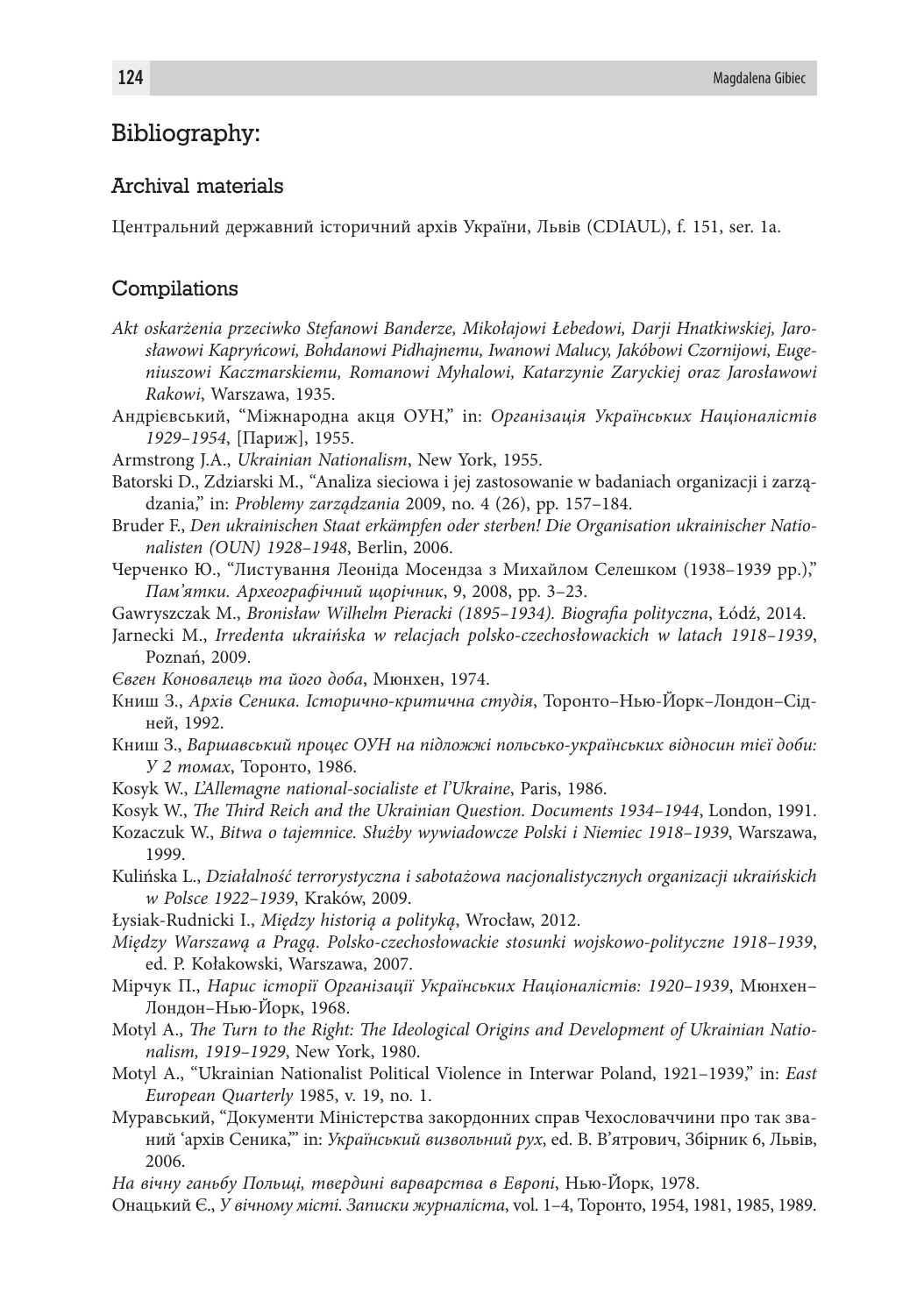- *ОУН в світлі постанов Великих Зборів, конференцій та інших документів з боротьби 1929–1955*, без місця, 1955.
- Papierzyńska-Turek M., "Praca organiczna czy walka? Ukraińska myśl polityczna w II Rzeczypospolitej wobec problemu niepodległości," in: *Polska Akademia Umiejętności*, vol. 2, *Prace Komisji Wschodnioeuropejskiej*, Kraków, 1995.
- Piotrowski T., *Ukrainian Integral Nationalism. Chronological Assessment and Bibliography*, Toronto, 1997.
- Poliszczuk W., *Dowody zbrodni OUN i UPA. Działalność ukraińskich struktur nacjonalistycznych w latach 1920–1999*, Toronto, 2000.
- Poliszczuk W., *Nacjonalizm ukraiński w dokumentach*, part 1–2, Toronto, 2002–2004.
- Prus E., *Herosi spod znaku tryzuba. Konowalec Bandera Szuchewycz*, Warszawa, 1985.
- Radziejowski J., "Kształtowanie się oblicza ideowego radykalnego nacjonalizmu ukraińskiego (1917–1929)," in: *Polska, Polacy, mniejszości narodowe*, ed. W. Wrzesiński, Wrocław, 1992.
- Radzik T., "'Warszawskij procies OUN. Na pidłożenii polsko-ukraińskich widnosti tiej doby,' t. 1–2, Zinowij Knysz, Toronto 1986 [recenzja]," *Rocznik Lubelski* 1991–1992, no. 33–34, pp. 137–141.

Rossoliński-Liebe G., *Bandera. Życie i mit ukraińskiego nacjonalisty. Faszyzm, ludobójstwo, kult*, Warszawa, 2018.

- Stryjek T., "Dmytro Doncow a problem stosunków polsko-ukraińskich," *Warszawskie Zeszyty Ukrainoznawcze* 1998, vol. 8.
- Szcześniak A. B., Szota W. Z., *Droga do nikąd. Działalność Organizacji Ukraińskich Nacjonalistów i jej likwidacja w Polsce*, Warszawa, 1973.
- Шевчук С. *Пора сказати правду про наші Визвольні Змагання добитися волі для Галицької землі 1918–1939*, Торонто, 1965.
- Szota W., "Zarys rozwoju Organizacji Ukraińskich Nacjonalistów i Ukraińskiej Armii Powstańczej", *Wojskowy Przegląd Historyczny* 1963, y. 8, no. 1.
- Świątek F., "Czy tzw. archiwum Senyka było autentyczne, czy też było to archiwum falsyfikatów?," *Najnowsze Dzieje Polski, 1914–*1939, 9, 1965, pp. 275–280.
- Tomaszewski J., "Kwestia ukraińska w Polsce międzywojennej w czechosłowackich raportach dyplomatycznych," *Warszawskie Zeszyty Ukrainoznawcze*, 3, 1996.
- Torzecki R., *Kwestia ukraińska w Polityce III Rzeszy 1933–1945*, Warszawa, 1972.
- Віднянський С. В., "Політика чехословацького уряду щодо укр. еміграції в міжвоєнний період," in: *Міжнародні зв'язки України: наукові пошуки і знахідки*, Вип. 3., Київ, 1993.
- Wojnar M., "The Struggle for Dominance in Eurasia: 'The International Politics of Ukrainian Nationalism' by Bohdan Kordiuk in the Context of Geopolitical Concepts of the Organisation of Ukrainian Nationalists during the 1930s," *Studia z Dziejów Rosji i Europy Środkowo-Wschodniej*, 52, 2017, no. 3, pp. 101–126.

Wysocki R., *Działalność Organizacji Ukraińskich Nacjonalistów w Polsce w latach 1929-1939* [doctoral dissertation], Lublin, 1999.

- Wysocki R., "Liga Narodów wobec pacyfikacji Galicji Wschodniej w 1930 roku a polsko-ukraińska konfrontacja na arenie międzynarodowej," in: *Ukraińcy w najnowszych dziejach Polski (1918–1939)*, vol. 1, ed. R. Drozd, Słupsk–Warszawa, 2000.
- Wysocki R., *Organizacja Ukraińskich Nacjonalistów w Polsce w latach 1929–1939*, Lublin, 2003.
- Зайцев О., *Український інтегральний націоналізм 1920–1930-х років: Нариси інтелектуальної історії*, Київ, 2013.
- Zajcew O., "Ukraińskie uniwersum symboliczne w Drugiej Rzeczypospolitej: inwazja integralnego nacjonalizmu," in: *Metamorfozy społeczne. Kultura i społeczeństwo II Rzeczypospolitej*, ed. W. Mędrzecki, A. Zawiszewska, Warszawa, 2012, pp. 67–84.
- Zięba A. A., *Lobbing dla Ukrainy w Europie międzywojennej. Ukraińskie Biuro Prasowe w Londynie oraz jego konkurenci polityczni (do roku 1932)*, Kraków, 2010.